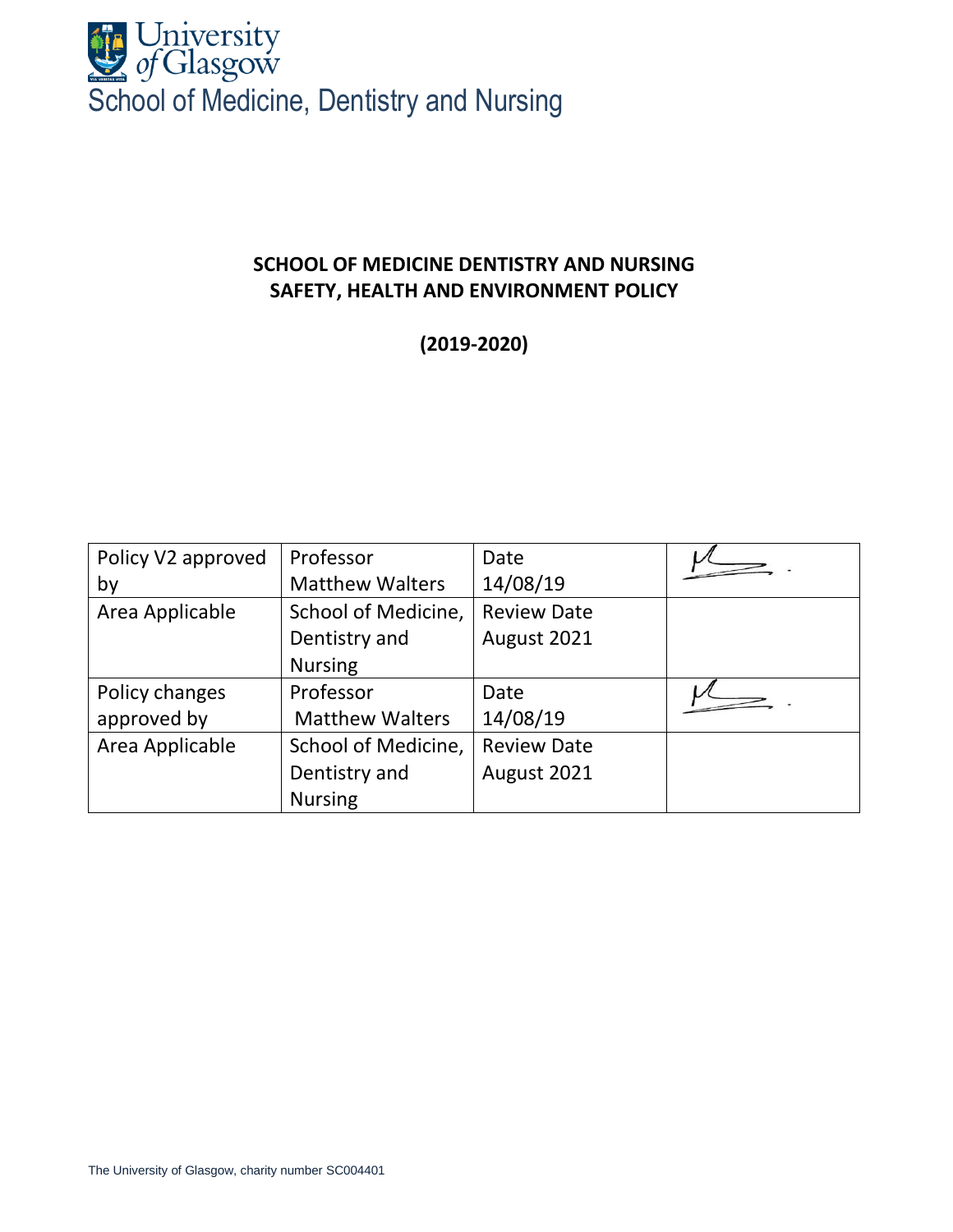# **Table of Contents**

| <b>Commitment to Safety Health and the Environment</b>                  | 1              |
|-------------------------------------------------------------------------|----------------|
| <b>Management Outline</b>                                               | 1.1            |
| Organisation                                                            | $\mathbf{2}$   |
| <b>Head of School Responsibilities</b>                                  | 2.1            |
| <b>Teaching Staff Responsibilities</b>                                  | 2.1.2          |
| RESEARCH STAFF (PRINCIPAL INVESTIGATORS) RESPONSIBILITIES:              | 2.1.3          |
| <b>All School Personnel Responsibilities</b>                            | 2.1.4          |
| <b>Arrangements Within the School of Medicine Dentistry and Nursing</b> | 3              |
| <b>Safety , Health and Environment Committee</b>                        | 3.1            |
| <b>Safety , Health and Environment Training</b>                         | 3.2            |
| <b>Risk Assessment</b>                                                  | 3.3            |
| <b>Codes of Practice and Approved Procedures</b>                        | 3.4            |
| <b>Fire Safety Management</b>                                           | 3.5            |
| <b>Fire Risk Assessment</b>                                             | 3.6            |
| <b>Workplace inspections</b>                                            | 3.7            |
| <b>Safety Appointments</b>                                              | 4              |
| <b>Unit Safety Co-Ordinator</b>                                         | 4.1            |
| <b>Radiation Protection Supervisor (RPS)</b>                            | 4.2            |
| <b>Biological Safety Co-ordinator</b>                                   | 4.3            |
| <b>Fire Officer / Wardens</b>                                           | 4.4            |
| <b>Display Screen Equipment Assessors (DSE)</b>                         | 4.5            |
| <b>First Aiders</b>                                                     | 4.6            |
| <b>Chemical Management</b>                                              | $\overline{5}$ |
| <b>DSEAR</b>                                                            | 5.1            |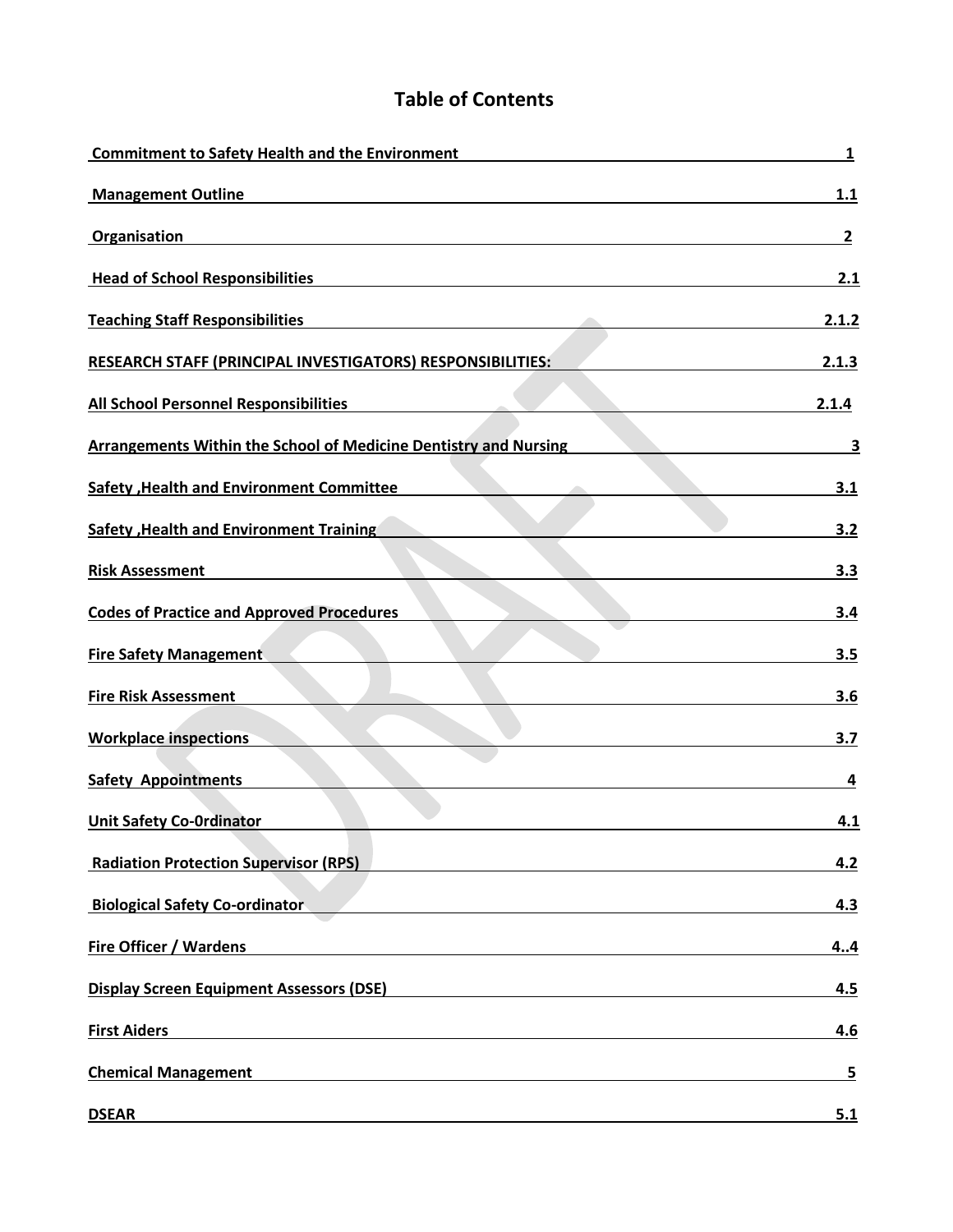| <b>Control of Wastes</b>      | 5.2                                                                                        |  |  |  |  |
|-------------------------------|--------------------------------------------------------------------------------------------|--|--|--|--|
| <b>Procurement</b>            | 6                                                                                          |  |  |  |  |
| <b>Occupational Health</b>    | 7                                                                                          |  |  |  |  |
| <b>Accident Procedures</b>    | $\overline{\mathbf{8}}$                                                                    |  |  |  |  |
|                               | <b>Dangerous Occurrence/Near Miss Procedures</b><br>9                                      |  |  |  |  |
| <b>Incident Investigation</b> | 10                                                                                         |  |  |  |  |
| <b>Out-Of-Hours Working</b>   | 11                                                                                         |  |  |  |  |
| <b>Lone Working</b>           | <u>11.1</u>                                                                                |  |  |  |  |
| <b>APPENDIX 1</b>             | School Of Medicine, Dentistry and Nursing, Health and Safety Management Structure          |  |  |  |  |
| <b>APPENDIX 2</b>             | School Of Medicine, Dentistry and Nursing, Health and Safety Committee Membership          |  |  |  |  |
| <b>APPENDIX 3</b>             | Arrangements within The School Of Medicine, Dentistry and Nursing, for Provision of Safety |  |  |  |  |
| Co-ordinators                 |                                                                                            |  |  |  |  |
| <b>APPENDIX 4</b>             | Role of the Biological Safety Co-ordinator                                                 |  |  |  |  |
| <b>APPENDIX 5</b>             | Role of the Fire Officer / Warden                                                          |  |  |  |  |
| <b>APPENDIX 6</b>             | Role of the First Aider                                                                    |  |  |  |  |
| <b>APPENDIX 7</b>             | Health and Safety Responsibilities Of Supervisors Towards Undergraduate and Post Graduate  |  |  |  |  |
| Students                      |                                                                                            |  |  |  |  |
| <b>APPENDIX 8</b>             | Laboratories Inspection Checklist                                                          |  |  |  |  |
| <b>APPENDIX 9</b>             | <b>Office Inspection Checklist</b>                                                         |  |  |  |  |
| <b>APPENDIX 10</b>            | <b>Training Needs Analysis Checklist</b>                                                   |  |  |  |  |
| <b>APPENDIX 11</b>            | <b>Record of Training Checklist</b>                                                        |  |  |  |  |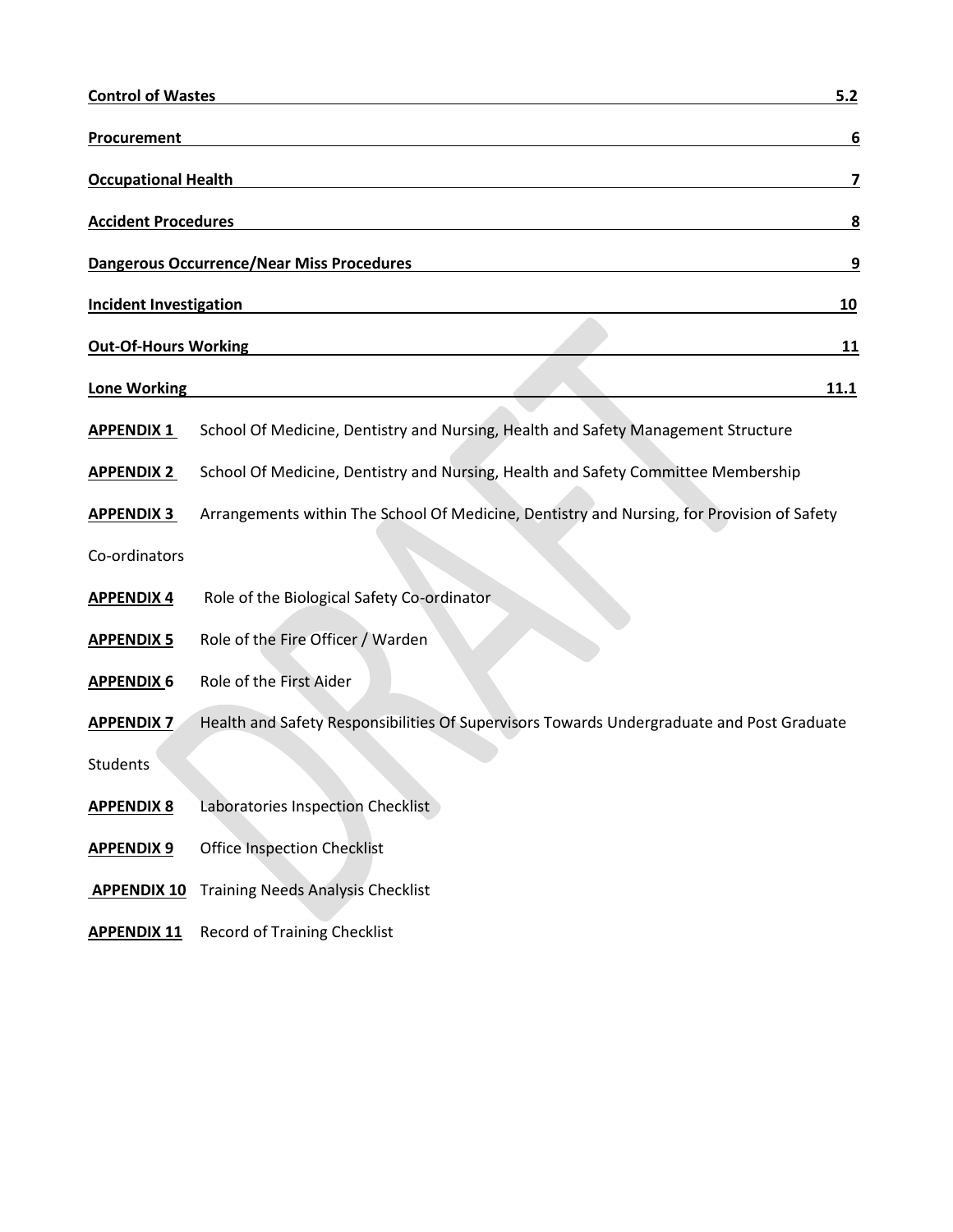# **1. Commitment to Safety, Health and the Environment**

The School of Medicine, Dentistry and Nursing (hereafter referred to as "the School") recognises that the health and safety of its students and staff, which it considers to be its most valued and valuable resource, and protection of the environment, are of primary importance. Furthermore the School recognises that it must aim to ensure that its work does not adversely affect the health and safety of patients, visitors and the general public. Therefore, the School has established detailed mechanisms to achieve its commitment to:

Maintenance and continual improvement, as far as is reasonably practicable, of a safe and healthy working environment , for all staff, students and visitors. To promote a culture in which safety, health and environmental objectives is regarded as being aligned with its goal of being a world leading university, through meeting or exceeding common and statutory safety, health and environmental requirements.

To achieve its goals the School has established detailed mechanisms for providing information, training and advice, about the various potential hazards which are likely to be encountered for monitoring and the maintenance of its high safety, health and environmental standards and for regular consultation between the School and representatives of its staff and students on health, safety and environmental matters.

The School will provide appropriate safety, health and environmental information for interested parties, contractors and others, who work within it, handle its products or operate its technologies. In addition, through these mechanisms, the School will remind staff and students at all levels that they have an individual duty to take reasonable care for their own health and safety and for that of other persons who might be affected by their actions (or lack of them); they must co-operate with the School in meeting its statutory and other requirements and; cooperate with those persons who are responsible for health, safety and the environment so as to enable them to carry out their duties.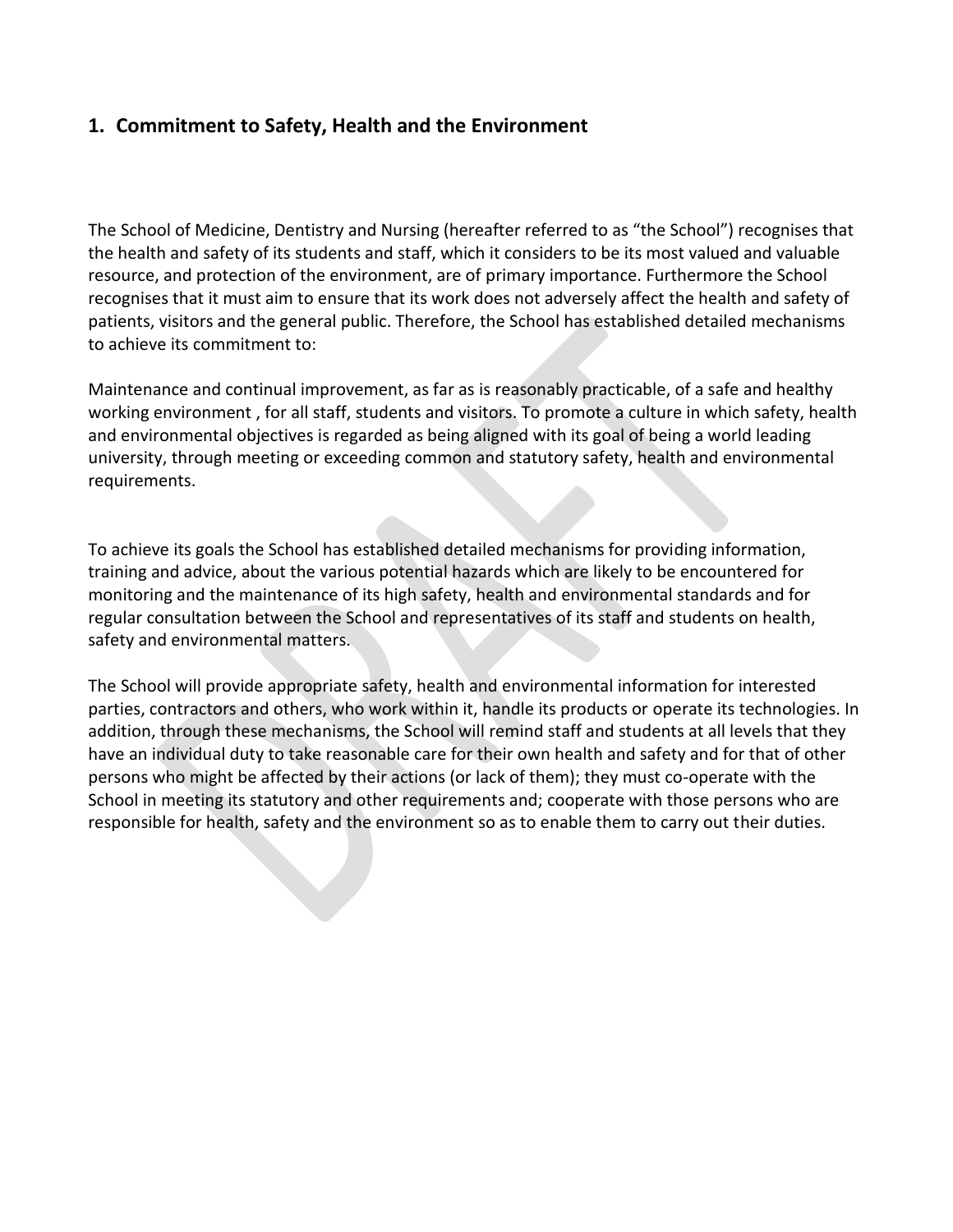### **1.1 Management Outline**

As the Head of School (HoS) I recognise that the reduction and elimination of the causes of accidents and incidents and the reduction of environmental impact, requires effective management. The appointment of competent staff, at all levels, will ensure that hazards are identified, effective control measures are implemented and environmental matters are addressed.

The development and implementation of health and safety policies can only be effected through delegated lines of authority, therefore, the management of safety, health and environment will be based on a policy, the responsibility for which rests with the Head of School who must ensure compliance with the University's obligations to provide a healthy and safe environment for staff and other persons in, or affected by, the School.

Operational responsibility for health and safety matters has been delegated to the Heads of Units.

The School will monitor its safety, health and environmental performance through a process of audit and inspection. We will seek to promote continual improvement through appropriate training of staff at all levels, consideration of new, safer and more environmentally sustainable technologies and setting of challenging safety, health and environmental objectives.

This statement of intent, and the organisation and arrangements as described within the remainder of this document constitute the formal safety, health and environmental policy of the School of Medicine, with which all staff and visitors are expected to comply.

Professor Matthew Walters

**Head of School of Medicine, Dentistry and Nursing**

Date 14/08/19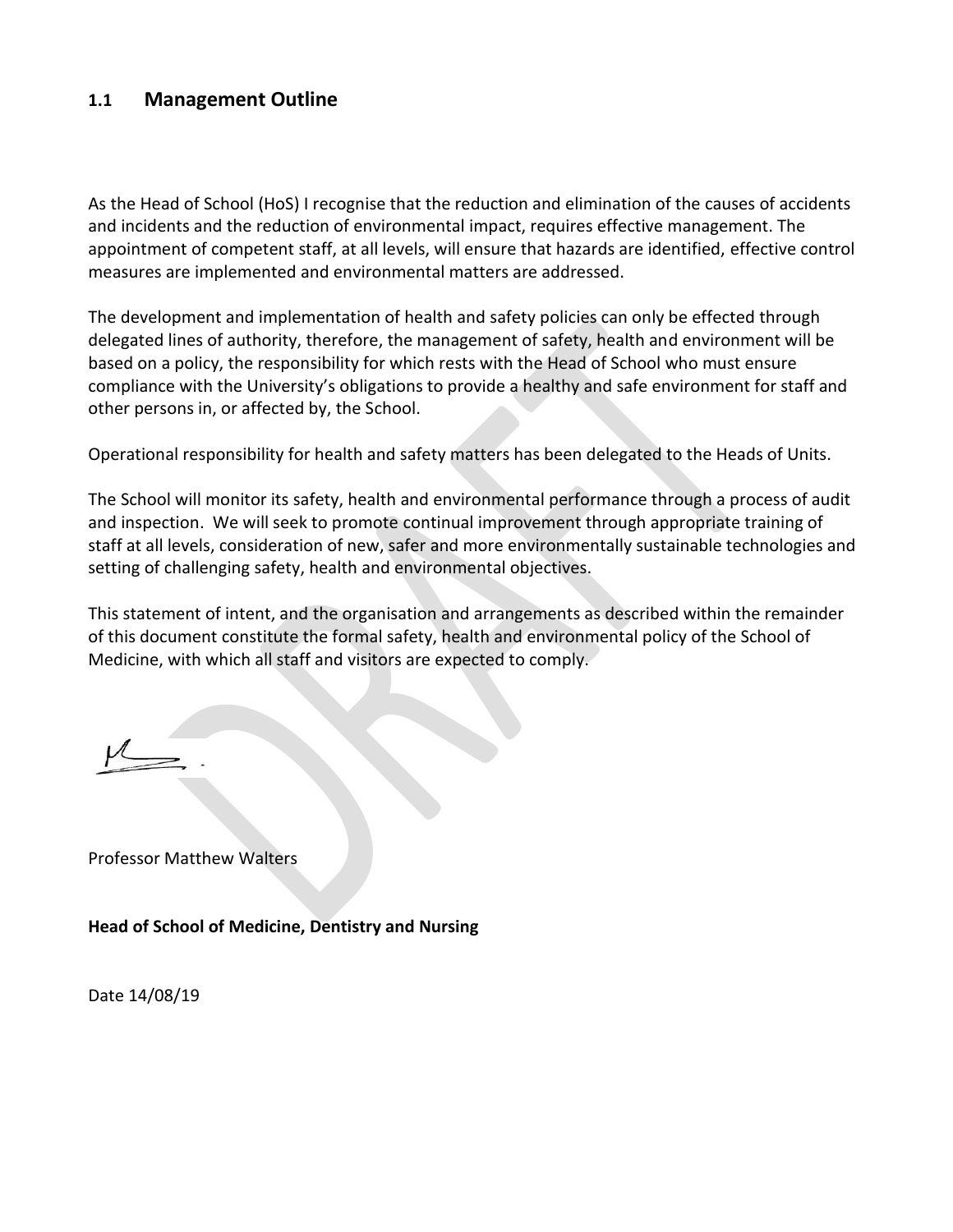# **School of Medicine Dentistry and Nursing Safety, Health and Environment Management Arrangements**

# **1**. **Safety, Health and Management Objectives**

### **University of Glasgow School of Medicine, Dentistry and Nursing will strive to:**

Maintain and continually improve, as far as is reasonably practicable, a safe and healthy working environment for all staff, students and visitors. To strive for continual improvement in performance, in all its operations, through meeting or exceeding common and statutory safety, health and environmental requirements. Promote a culture where safety, health and environmental objectives are highly regarded by staff and students at all levels as aligned with its goal of being a world leading university.

## **2. Organisation**

2.1 In practice, Court has delegated the authority for ensuring compliance with its obligations to the Heads of College. The Heads of College has further delegated authority to the Heads of Schools/Institutes (HoS) and to the Heads of Administration and this is consistent with the delegation of other responsibilities within the University. The lines of responsibility for Safety, Health and Environment are, therefore, as follows:

# 2.1.1 The Head of School responsibilities:

- The School's Safety, Health and Environment Policy
- Protecting the safety and health of personnel within their School
- Promoting the importance of safety, health and environment amongst their students and staff
- Ensuring that the organisational structure within the School is appropriate to manage safety, health and environment
- Ensuring that adequate resources are provided to meet safety, health and environment requirements
- Ensuring that adequate communication and consultation channels are present so that all managers are made aware of changes which may affect them and of any other relevant safety, health and environmental requirements
- Ensuring that adequate communication channels are present so that relevant safety, health and environmental issues are brought to the attention of senior management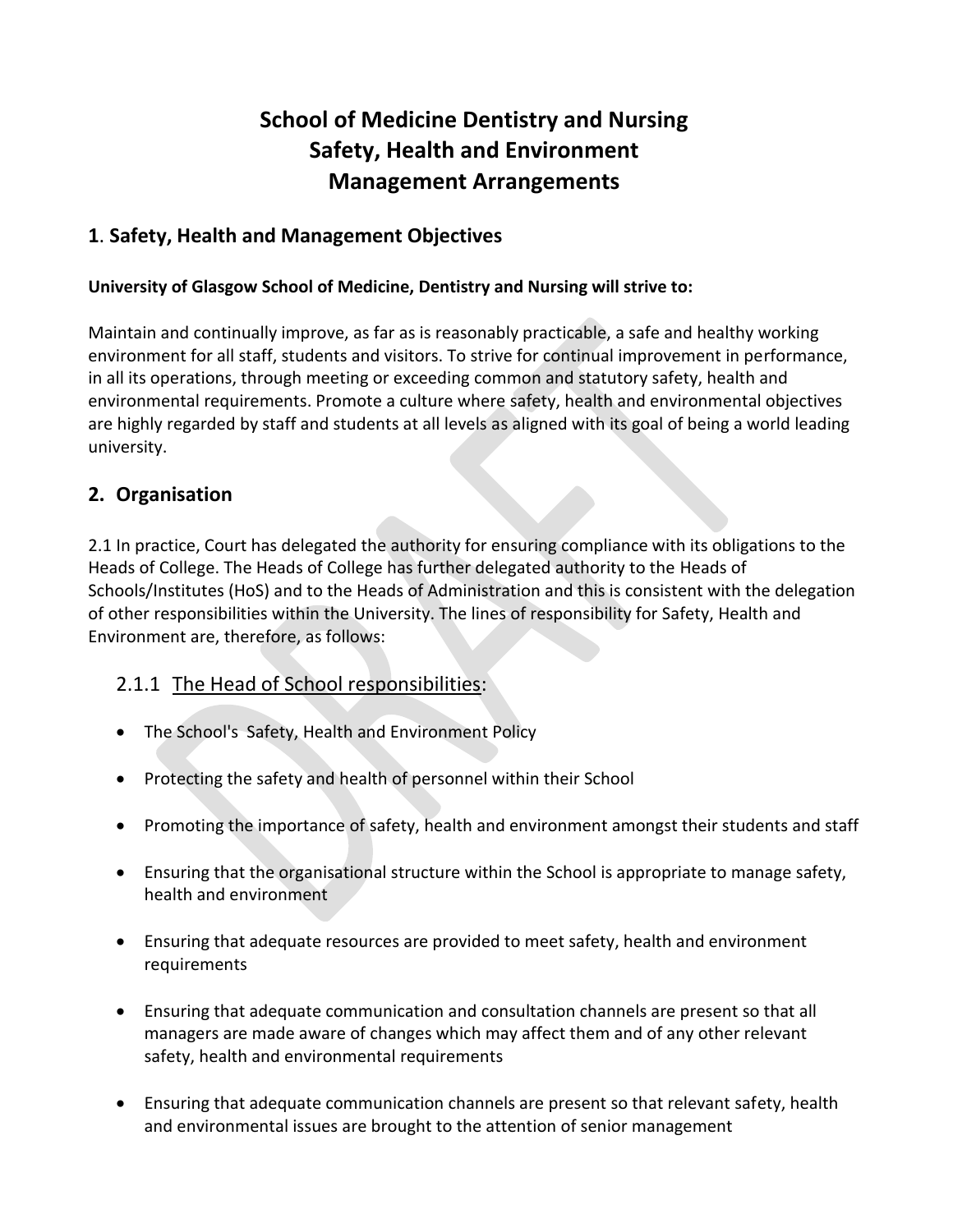- $\bullet$  Ensuring the suitable training, instruction and supervision<sup>1</sup> for all students and staff so that they can competently carry out their safety, health and environmental responsibilities
- Ensuring that relevant University Policies are implemented
- Developing School safety, health and environmental objectives
- Ensuring that effective contingency arrangements are in place to control potentially serious hazards or imminent danger
- Ensuring that the same management standard is applied to safety, health and environment as to other management functions
- Ensuring that accidents and ill-health due to work which involve School students and staff are investigated and any rectifying action that is identified is taken
- Ensuring that suitable and sufficient control measures are in place to mitigate any foreseeable hazards
- Reviewing School safety, health and environmental performance
- Ensuring that health, safety and environmental monitoring is carried out at recommended frequencies
- Ensuring that a safe means of access and egress to the place of work is provided
- Ensuring the prompt return of the annual Health and Safety Reports
- Ensuring that there is provision of emergency procedures within the School and ensuring that personnel comply with the procedures

<sup>1</sup>See Appendix 7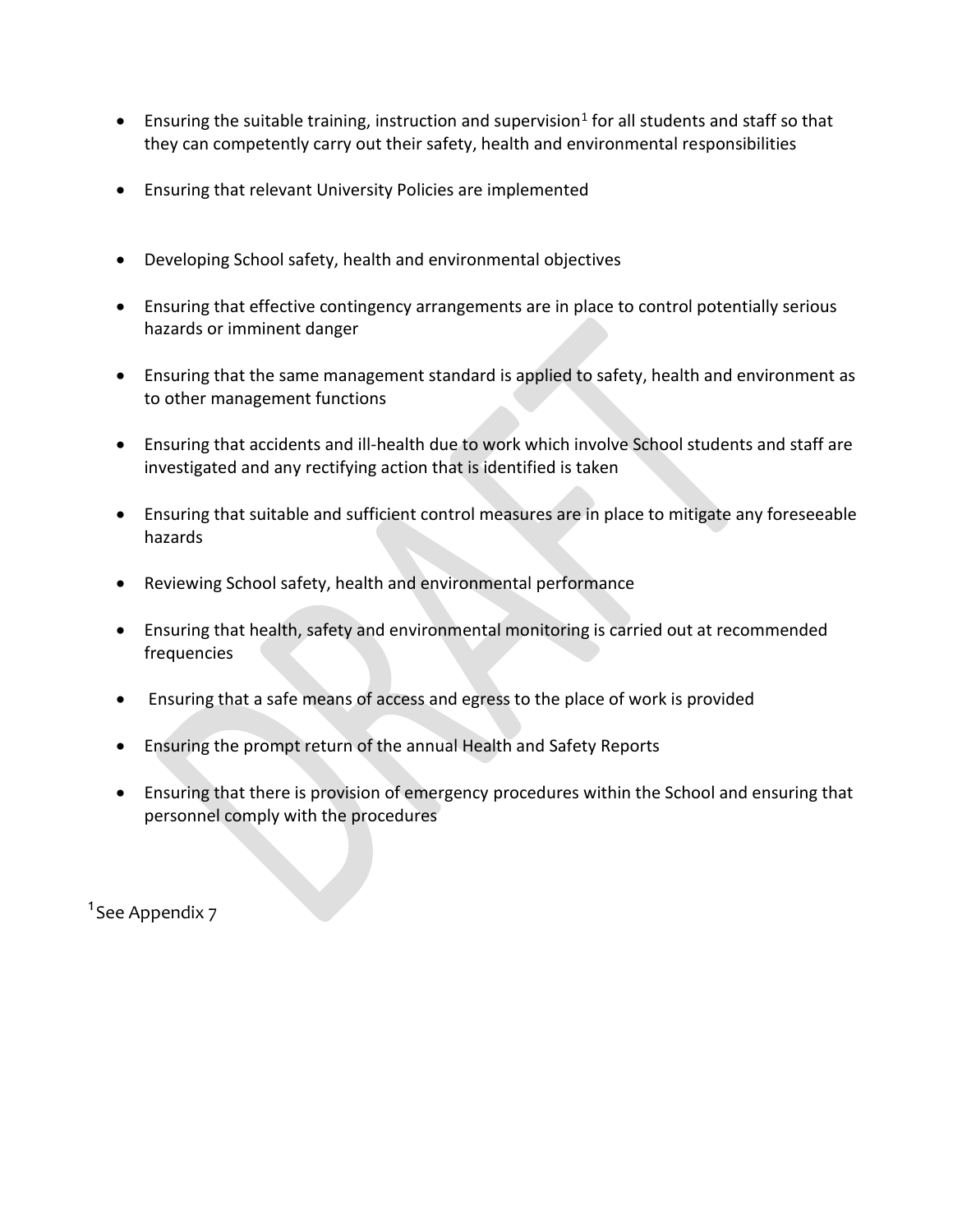# **2.1.2** Teaching Staff responsibilities**:**

- Ensuring that students are evacuated promptly from teaching areas in the case of emergency evacuations using the appropriate routes
- Ensuring suitable and sufficient risk assessments are undertaken, reviewed and communicated to all interested parties
- Demonstrating their personal commitment to safety, health and environment through adoption of best practice and encouraging those whom they supervise to do the same (see Appendix 7)

## **2.1.3** Research Staff (Principal Investigators) responsibilities**:**

- Ensuring that students and junior colleagues are evacuated promptly from research areas in the case of emergency evacuations using the appropriate routes
- The preparation of safe systems of work
- Ensuring suitable and sufficient risk assessments are undertaken, reviewed and communicated to all interested parties
- Ensuring that students and staff under their supervision have adequate instruction, training and supervision (see Appendix 7)
- Demonstrating their personal commitment to safety, health and environment through adoption of best practice and encouraging those whom they supervise to do the same

### **2.1.4** All School Personnel Responsibilities:

- Complying and co-operating with safety, health and environmental rules, policies and procedures
- Ensuring that they do not interfere, change or compromise anything put in place for safety, health and environment
- Their own safety and health and those who may be affected by their actions /Inaction
- Promptly informing management of any work situation that may compromise safety, health and environment
- Ensuring that their day-to-day work processes have as little environmental impact as possible
- Fully appreciating the hazards encountered within their work processes through understanding of the associated risk assessments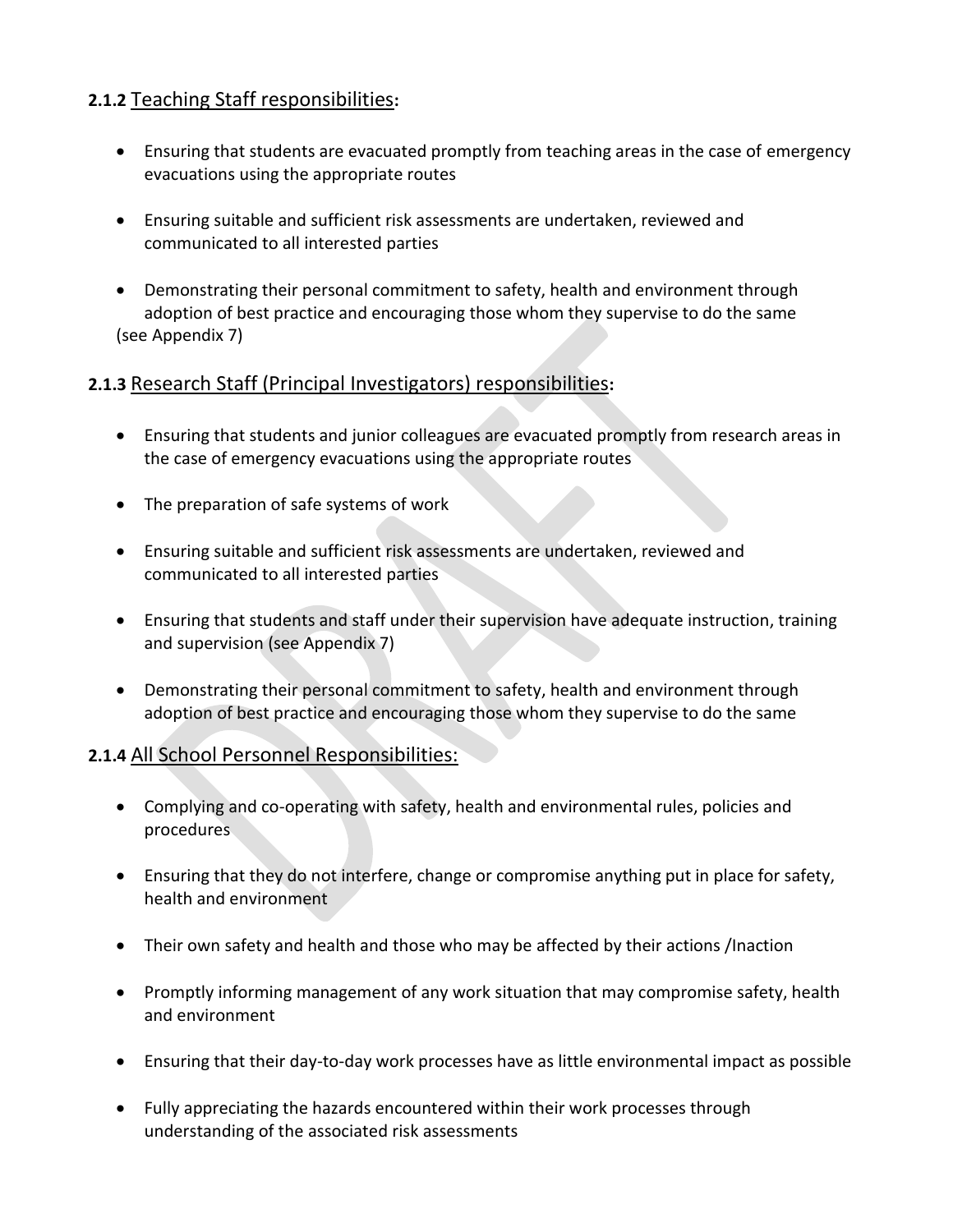# **3. Arrangements within the School of Medicine Dentistry and Nursing**

# 3.1 Safety, Health and Environment Committee

The School has a recognised committee that is dedicated to the strategic management of safety, health and environment across the School. (Appendix 2). The size and composition of the committee is appropriate to the School and it is chaired by the Head of School (or nominee) Through the committee structure, management of safety, health and environmental issues is reviewed; dissemination of relevant safety, health and environmental information is conducted; and broad safety, health and environmental aims and objectives are formulated and monitored.

The main agency for the monitoring of the School's Safety, Health and Environment Policy is the School's Safety, Health and Environment Committee. The Committee will monitor the conduct of audits and inspections at a Building level, and make recommendations in writing to the Head of School who is responsible for any necessary action that needs to be taken. Reports on the audit / inspection are submitted to the Head of Safety and Environmental Service, who will arrange for them to be considered by the Safety and Environmental Service Committee. This ensures that where the School's policies and procedures impact upon the University Safety Policy this can be appropriately taken into account.

NHS Greater Glasgow and Clyde and The University of Glasgow are required to co-operate and co-ordinate health and safety arrangements where more than one organisation or group share or visit premises. Further details of the agreement can be accessed here: [http://www.gla.ac.uk/media/media\\_436971\\_en.pdf](http://www.gla.ac.uk/media/media_436971_en.pdf)

# 3.1.2 Delegation of responsibility for Operational Safety, Health and Environment **Matters**

The Head of School has delegated responsibility for operational health and safety matters to the Head of Unit who are responsible for appointing relevant staff to undertake various duties in respect of the full range of safety, health and environmental matters. By way of example, these may include:

- Safety Co-ordinator
- Biological Safety Co-ordinator
- Radiation Protection Supervisor
- Fire Officers / Wardens
- Display Screen Equipment Assessors
- First Aiders

The Head of Unit, will ensure that, Principle Investigators, Line managers and Supervisors, understand their responsibilities, are competent to undertake their tasks and are allocated sufficient time, support and resources.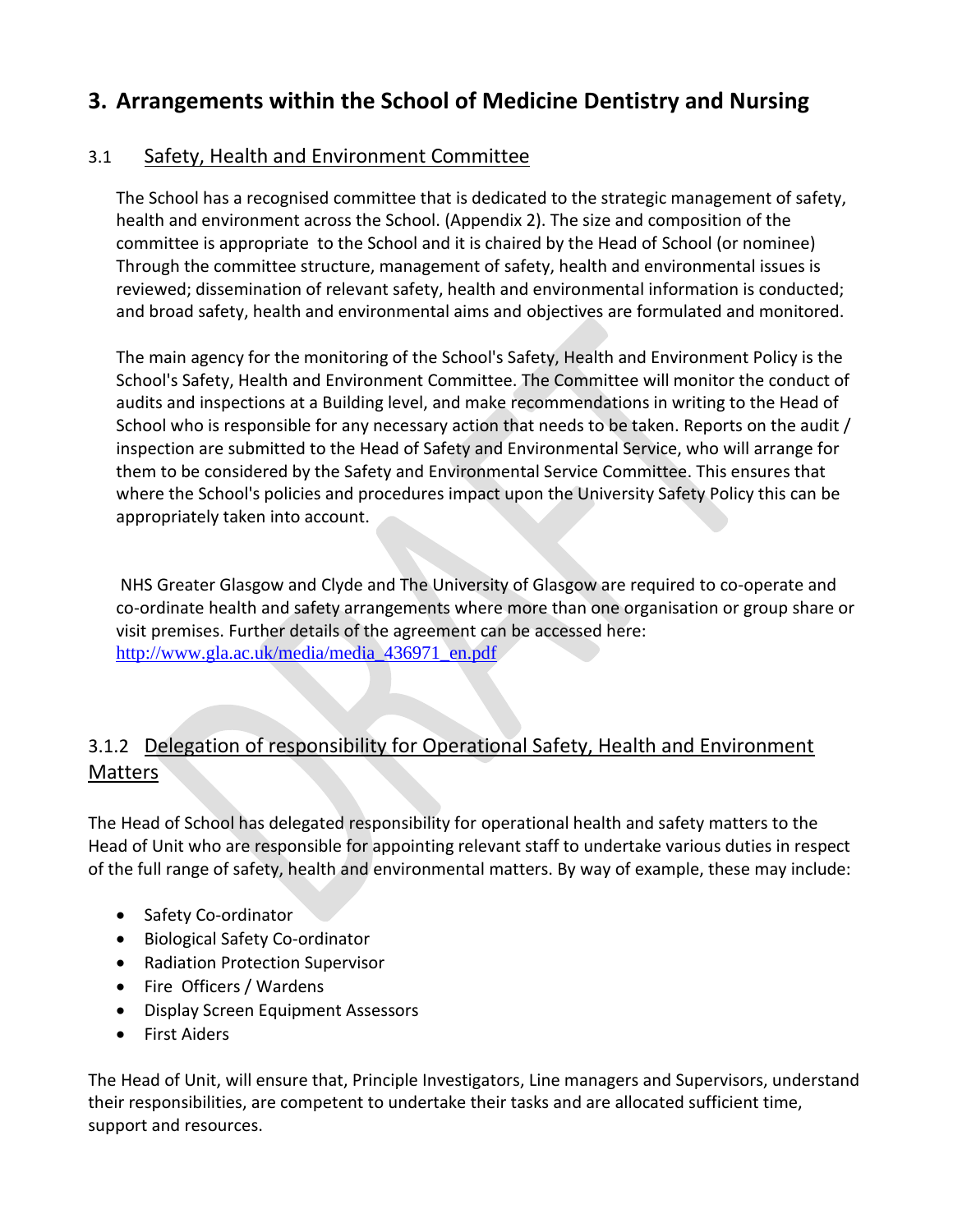# 3.2 Safety, Health and Environmental Training

3.2.1 Each member of staff will receive safety, health and environmental induction on joining the School. Line managers will ensure that the induction process is completed. <http://www.gla.ac.uk/services/seps/trainingandresources/> The induction will include:

- The University and School's safety, health and environmental responsibilities
- Their own personal safety, health and environmental responsibilities
- Emergency procedures <http://www.gla.ac.uk/services/courtoffice/emergenciesresponseguidanceforstaff/>
- Accident and incident reporting. [https://www.gla.ac.uk/myglasgow/seps/reportanincident/#d.en.411120/](https://www.gla.ac.uk/myglasgow/seps/reportanincident/#d.en.411120)
- Fire safety induction <http://www.gla.ac.uk/services/seps/az/firesafety/>

3.2.2 Each unit will prepare a local Emergency Procedures and Current Operational Procedures document entailing risks and precautions in place, local rules and relevant personnel with safety, health and environmental duties as part of the local induction.

3.2.3 University of Glasgow's Safety, Health and Environment Training Resources can be found at: <http://www.gla.ac.uk/services/seps/trainingandresources/>

### 3.3 Risk Assessment

**3.3.1** The School recognises that suitable and sufficient risk assessments are fundamental to effective risk management and that risk assessments must consider all factors relevant to the activity including environmental impact and the disposal routes of any waste or effluent.

**3.3.2** Risk assessments are dynamic "living" documents that should be readily available for reference, communicated to and agreed by the interested parties. Safety coordinators will be invited to attend appropriate meetings to ensure interested parties are made aware of any need to review risk assessments in-line with accidents/incidents relating to the activity, relevant changes in legislation and the assigned review date.

**3.3.3** For general hazards, University of Glasgow operates a risk assessment process through a generic risk assessment form: <http://www.gla.ac.uk/services/seps/az/risk%20assessment/>This document should be modified to suit each unit.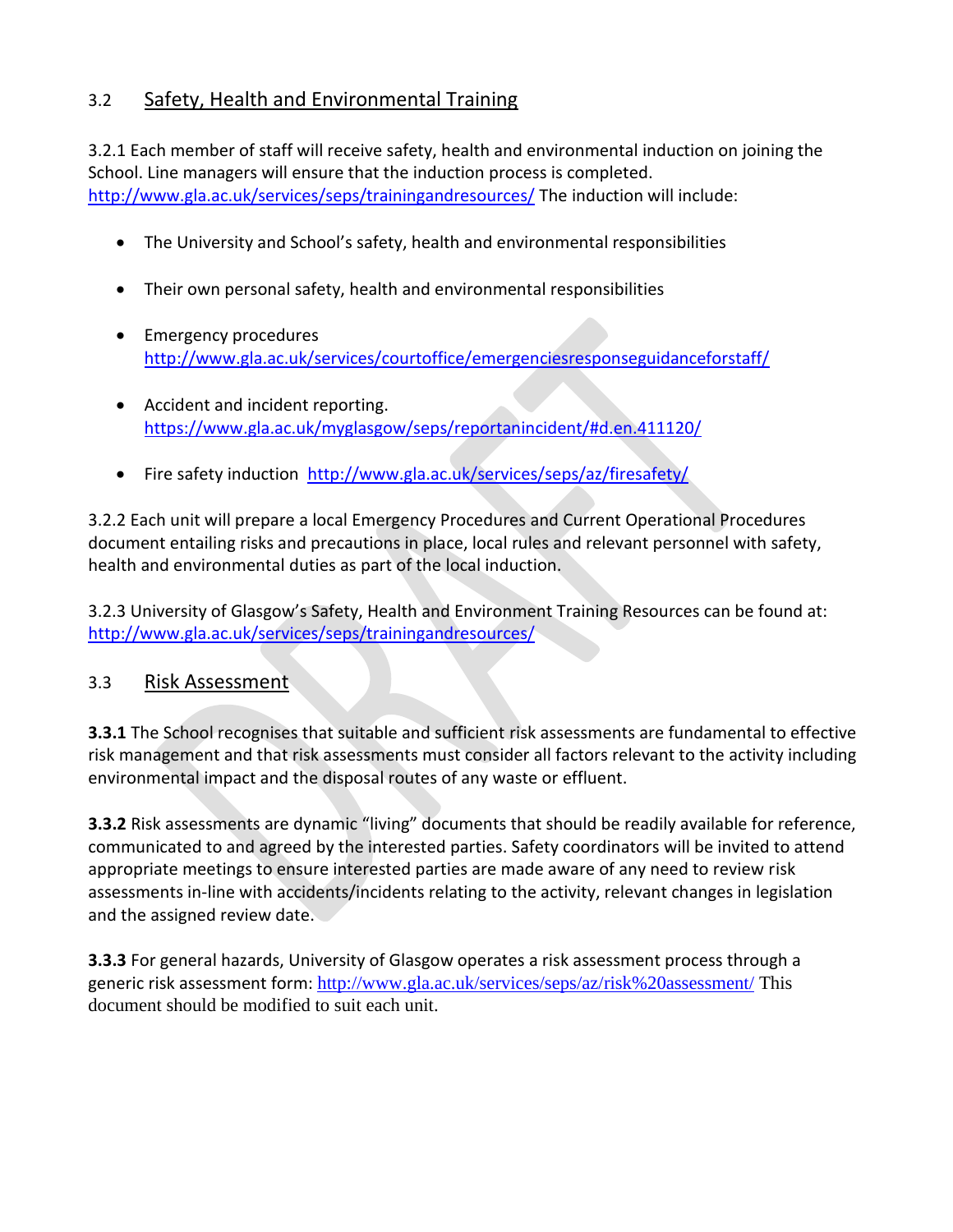# 3.4 Codes of Practice and Approved Procedures

**3.4.1** In addition to the University formulated and adopted Policies and Codes of Practice; each Unit within the School will develop local policies detailing arrangements dealing with specific risks and circumstances within each unit. It is the responsibility of all members of staff, students and visitors, where appropriate, to be familiar with the provisions of the Policies and Codes of Practice and to comply with them at all times. It is the duty of the Head of Unit to ensure compliance. The University's Policies and Codes of Practice should be adapted for local use: <https://www.gla.ac.uk/myglasgow/seps/policies/>

## Fire Safety Management

**3.5.1** All University of Glasgow Schools based on hospital sites will be subject to the Fire Safety Policy and procedures of the relevant Local Health Board

**3.5.2** Responsibility for the implementation of the relevant NHS Safety Policy has been delegated to the Head of Units within the School of Medicine.

**3.5.3** For School premises that are not based on hospital sites, the University's Fire Safety Policy applies. This can be accessed at: [http://www.gla.ac.uk/media/media\\_264405\\_en.pdf](http://www.gla.ac.uk/media/media_264405_en.pdf)

### 3.5 Fire Risk Assessments

**3.6.1** The University of Glasgow Safety and Environment Protection Service are responsible for Fire Risk Assessment in University buildings. Actions from Fire Risk assessments will be discussed by the School safety committee and appropriate actions implemented. The buildings within the School of Medicine, Nursing and Dentistry are:

- Dental School
- School of Nursing and Health Care
- Undergraduate Medical School
- Forensic Medicine and Science

### 3.6 Workplace Inspections

It is the responsibility of the Head of School to ensure that the workplace under their control is inspected regularly. In practice it is the responsibility of Safety Co-ordinators, PI's managers and supervisors to ensure the workplace under their control is inspected and that issues raised as a result of the inspections are addressed within a timescale proportionate to the risk. Records of the workplace inspections should be retained within the School. Checklists for Laboratories and Office (Appendix 8 and 9) should be used for periodic inspections. Further guidance can be found at: <http://www.gla.ac.uk/services/seps/az/workplaces/>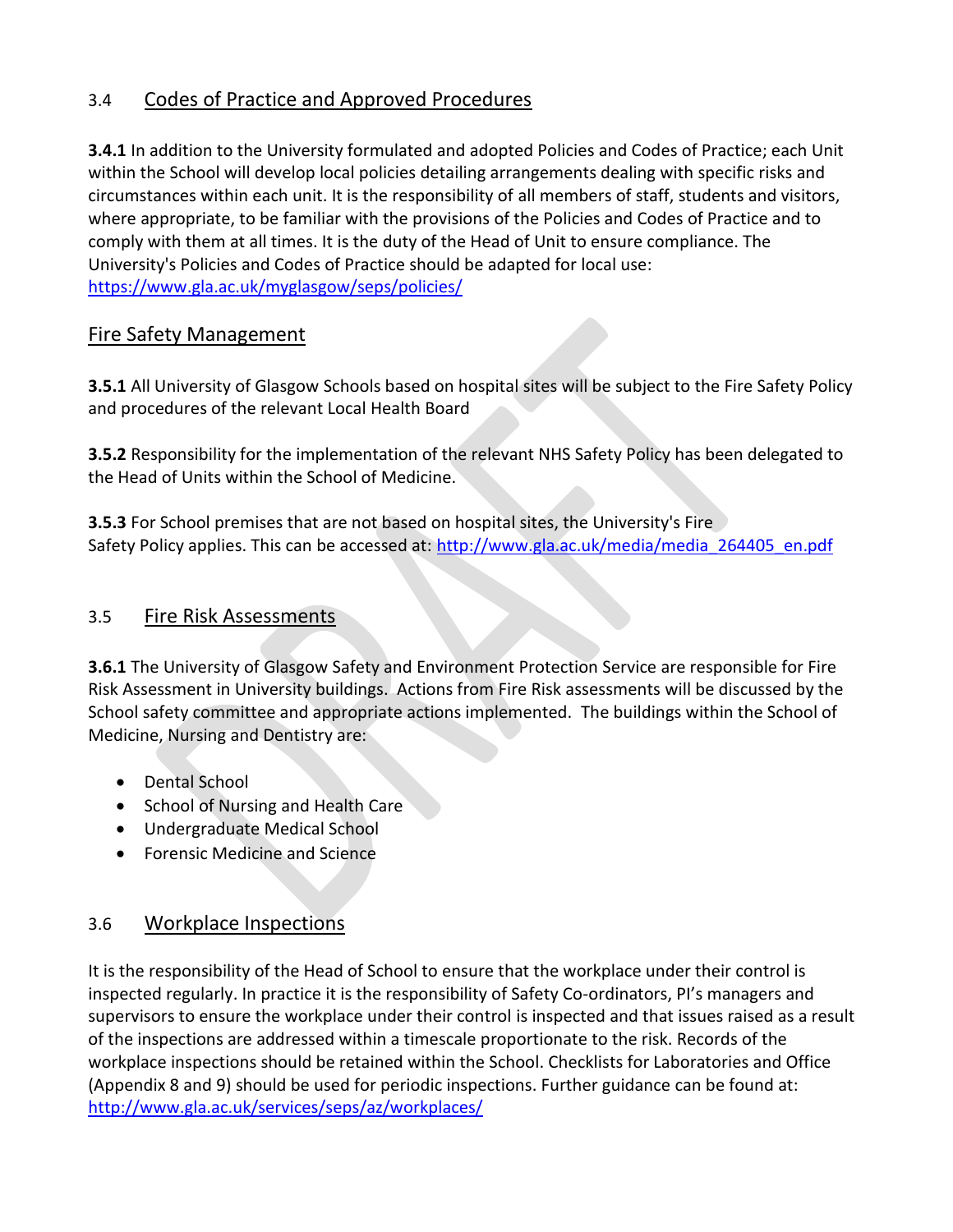# **4. Safety Appointments**

### 4.1 Unit Safety Co-ordinators

The Head of Unit will identify a suitable individual(s) to take on the role of Unit Safety Coordinator to be concerned with the oversight of health and safety matters within the Unit. This is a staff member with sufficient experience and background knowledge to deputise if necessary for the Head of Unit on health and safety matters. (See Appendix 3) for arrangements for provision and duties of Safety Co-ordinator)

## 4.2 Radiation Protection Supervisors (RPS)

The role of a radiation protection supervisor is to supervise the arrangements set out in the local rules. It may not always be necessary for the RPS to be present in the department when work with ionising radiation is in progress. This will depend on the competency and experience of the workers, the work in progress and alternative arrangements that have been made for action in the event of an emergency.

## 4.3 University Radiation Protection Adviser (RPA)

In accordance with the Ionising Radiation Regulations the University will ensure the appointment of a person to act as RPA for the University. The departmental RPS should liaise directly with the RPA for up to date guidance, information and instruction. <http://www.gla.ac.uk/services/radiationprotection/>

### 4.4 Biological Safety Co-ordinators

The Head of Unit, where applicable, must identify a suitable individual(s) to take on the role of Biological Safety Co-ordinator to advise and assist in the control of hazards associated with the work. The duties of the Biological Safety Officer are detailed in Appendix 4.

## 4.5 Fire Officer/ Wardens

The Head of Unit must identify a suitable individual(s) to take on the role of Fire Officer/Wardens to ensure that emergency evacuation is rapid and complete. Details of the role of the Fire/Wardens are detailed in Appendix 5.

### 4.6 Display Screen Equipment Assessors (DSE)

The Head of Unit must identify suitable and sufficient numbers of individual(s) to take on the role of Display Screen Equipment Assessors, usually line managers, to ensure that issues associated with workstation ergonomics are addressed. All staff will do self-assessment unless there are specific health reasons, in which case, line managers should carry out DSE assessment. There is an online DSE Awareness module on Moodle that offers guidance on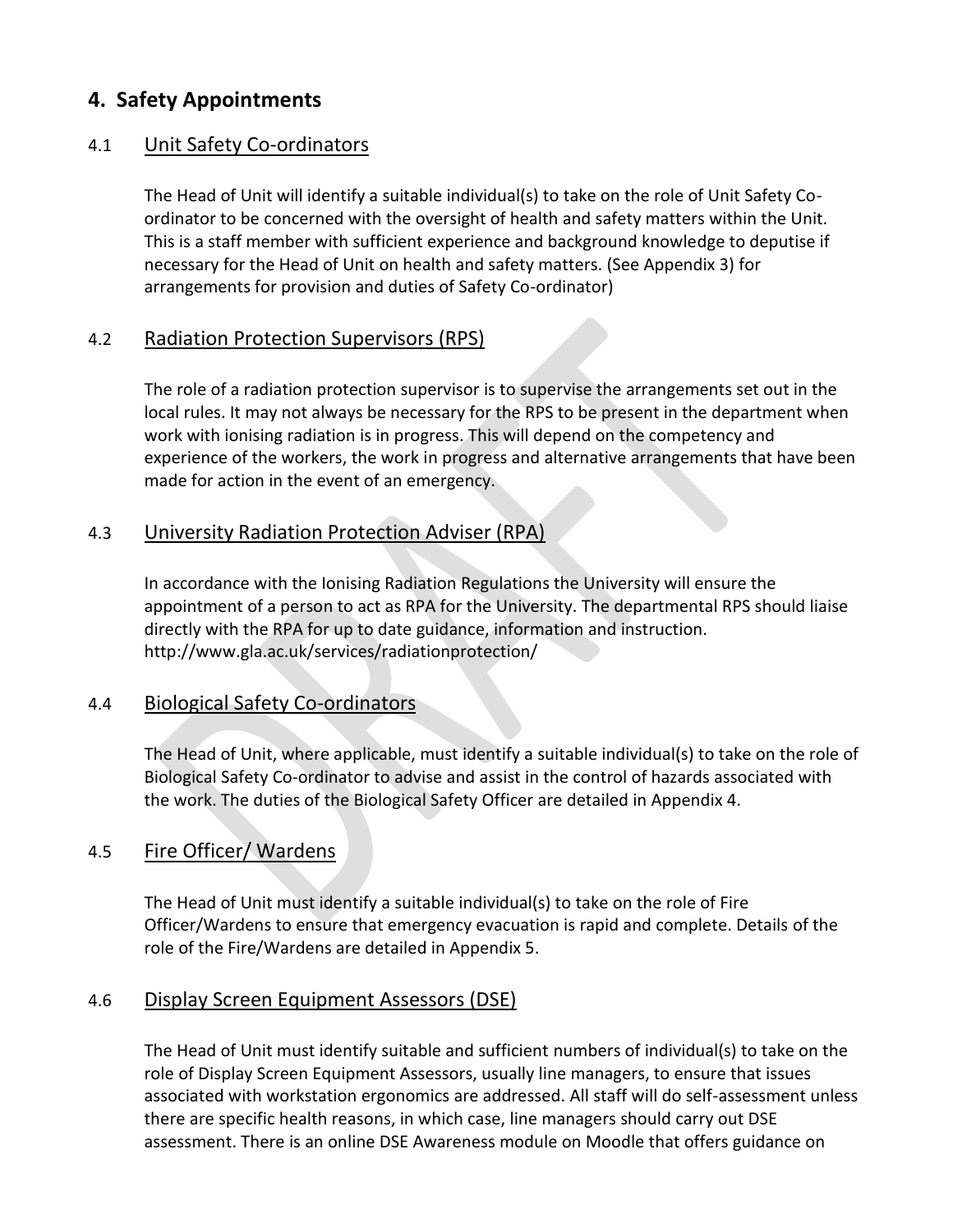how to set up a typical workstation. University of Glasgow's DSE Policy can be found at: [http://www.gla.ac.uk/media/media\\_429683\\_en.docx](http://www.gla.ac.uk/media/media_429683_en.docx) 

### 4.7 First Aiders

The Head of Unit must identify a suitable and sufficient numbers of individual(s) to take on the role of First Aider to ensure that prompt and competent first aid assistance is given in the event of instance of ill health. Schools engaged in fieldwork must have a first aider accompanying the work.

The roles of the First Aiders are detailed in Appendix 6.

## **5 Chemical Management**

The U.K. legislative framework relating to chemical safety includes:

• **COSHH** (The Control of Substances Hazardous to Health)

The COSHH Regulations aim to protect workers from substances hazardous to health. It is the duty of the employer to assess each piece of work and to ensure that the workers are not exposed to harmful levels of any substance connected with that work. <http://www.gla.ac.uk/services/seps/az/chemicalsafety/chemicalsafety/#d.en.35209>

The term hazardous substance includes:

- any substance (including mixtures) classified as hazardous to health:
	- o acute toxicity categories 1-4
	- o germ cell mutagenicity categories 1A, 1B & 2
	- o carcinogenicity categories 1A, 1B & 2
	- o reproductive toxicity categories 1A, 1B & 2
	- o respiratory sensitisation
	- o aspiration hazard
	- o skin corrosion
	- o serious eye damage
	- o narcotic effects
- any substance assigned a Workplace Exposure Limit (WEL)
- are biological agents
- dusts at specified levels
- any substance not fulfilling any of the categories above but capable by its chemical or toxicological properties of creating a risk to health

Detailed codes of practice or local rules etc. are held in Receptions, Laboratories and teaching areas.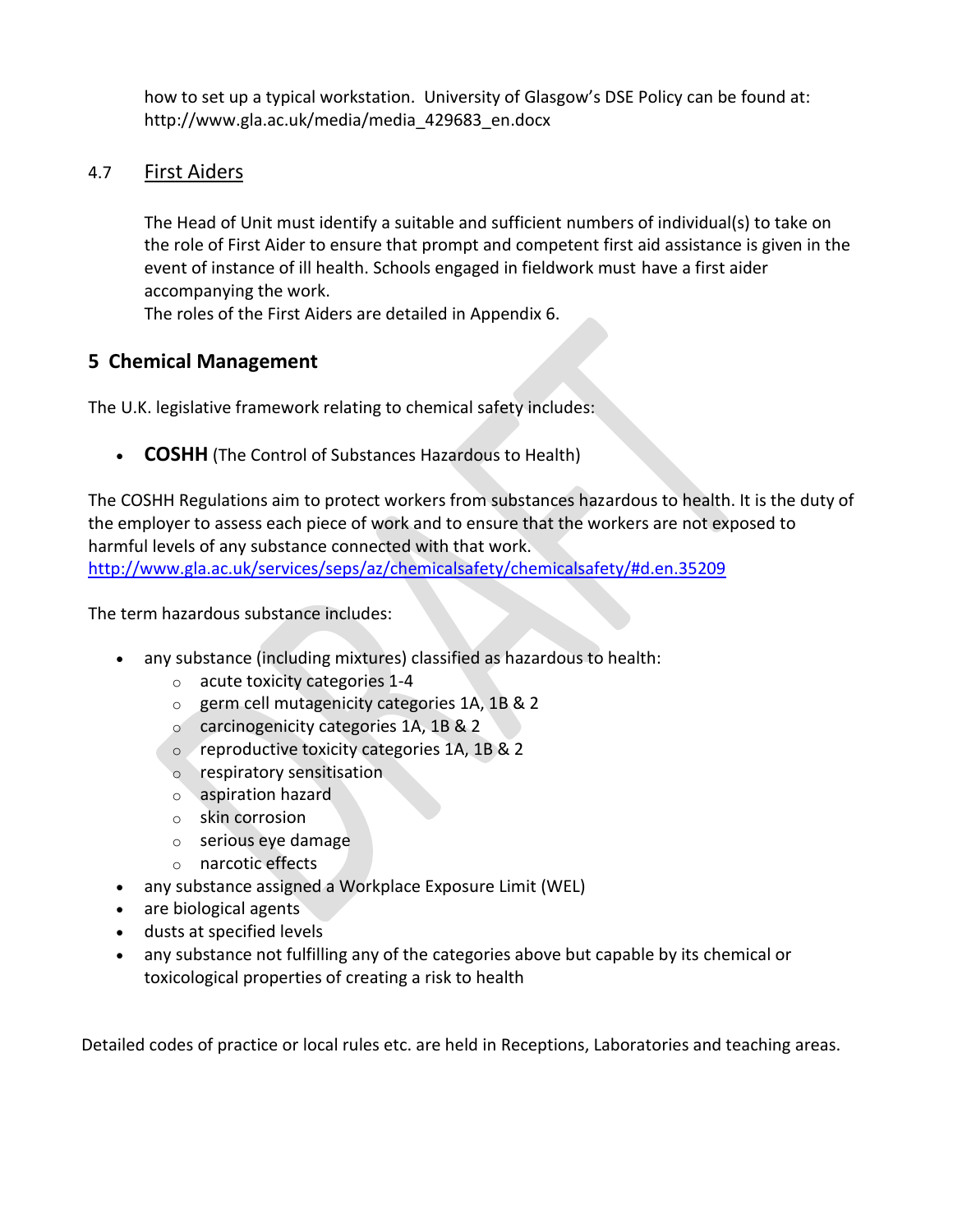# **5.1 Substances Hazardous to Health**

Both employers and suppliers have a duty under the Health and Safety at Work Act (and COSHH) to provide information on substances used at work.

Register of COSHH forms are kept in the laboratories or teaching areas.

Any person acquiring new substances must:

- (i) obtain a hazard data sheet from the suppliers,
- (ii) pass a copy of this information to the keeper of the central register.
- (iii) pass a copy of the information to those using the item. Under the COSHH substances hazardous to health it is the responsibility of the organiser of any work activity to carry out an assessment of the process before work commences.
- (iv) dispose of hazardous substances in a manner consistent with current legislation.

# **5.2 DSEAR (Dangerous Substances Explosive Atmosphere Regulations)**

The DSEAR Regulations seek to ensure that workers are protected from 'dangerous substances' which present a safety hazard (substances, that, due to the physical properties of these substances (e.g. flammable, explosive), can cause injury) as opposed to a health hazard (e.g. a toxic substance). The regulations impose requirements designed to eliminate or reduce risks to safety from fire, explosion or other similar events arising from the hazardous properties of 'dangerous substances' associated with work activities.

<http://www.gla.ac.uk/services/seps/az/chemicalsafety/chemicalsafety/#d.en.35209>

# **5.3 Control of Waste**

The School acknowledges its responsibility in protecting the environment and as such will, wherever possible, reduce its environmental impact by continually striving to minimise the production of wastes and effluents and ensuring hazardous wastes and effluents are disposed of in compliance with current legislation. As such the School is responsible for ensuring the correct disposal of all wastes.

Guidance on Waste streams can be found at: <http://www.gla.ac.uk/services/seps/waste/>

# **6 Procurement**

Purchasers of any new equipment must ensure that the items and their installation comply with relevant legislation, conform to or better relevant recognised standards, CE marking etc and conform to local rules, and are sourced, wherever practicable, from parties whose safety, health and environmental principles are compatible with School of Medicine and University of Glasgow.

# **7 Occupational Health Unit**

Details of the University of Glasgow's Occupational Health Unit services are available here: <http://www.gla.ac.uk/services/occupationalhealthunit/>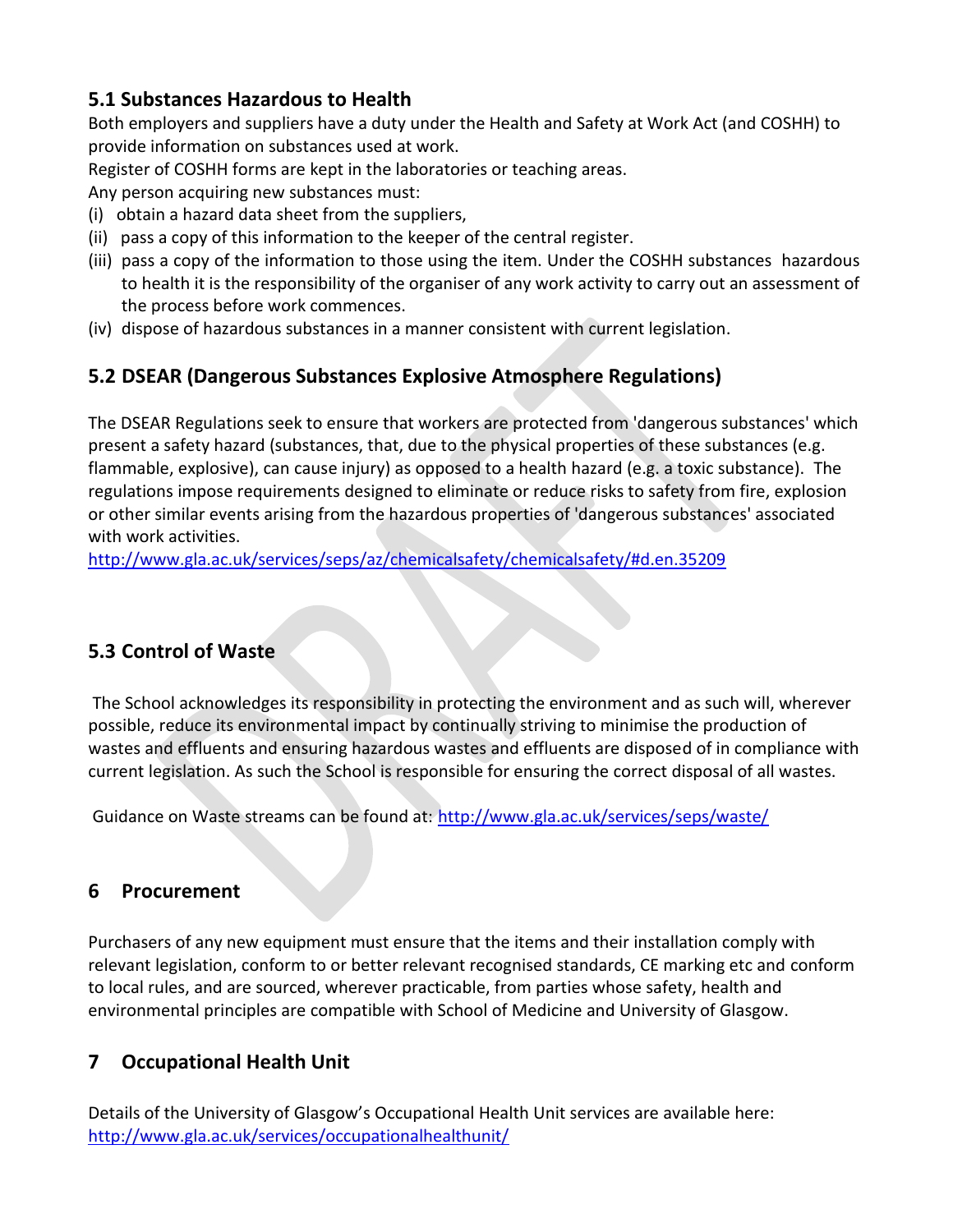## **8 Accident Procedures**

The University accident reporting procedure complies with the requirements of the Reporting of Injuries, Disease and Dangerous Occurrences Regulations 1995<sup>2</sup>

Whenever an accident occurs to any person on University premises, an Accident Report Form must be completed as soon as possible. If the accident or incident is potentially serious, where an injury may necessitate absence from work, the Head of School must be notified immediately, together with the Head of Safety and Environmental Protection Service

Although it is not necessary to obtain the signature of any of the School safety staff prior to distributing the Accident form, the incident must be brought to their attention. This may be followed by an investigation by Safety staff if circumstances dictate. The objective of the investigation will be to establish the circumstances of the accident, not to apportion blame. This may include seeking statements from witnesses to the accident and preparing reports.

All accidents resulting in lost time of three or more days will be reported by the Head of Safety and Environmental Protection Service (or nominee) to the Health and Safety Executive, and to the University Insurers by the Insurance Officer in University of Glasgow Finance Office.

Incident forms are available from the Safety and Environmental Protection Service: <https://www.gla.ac.uk/myglasgow/seps/reportanincident/#d.en.411120>

These forms should be completed as soon as possible after the accident giving all relevant detail and, where applicable, a written risk assessment for the activity being undertaken when the accident occurred. One copy should be sent to Safety & Environmental Protection Services and a copy retained by the School

Safety & Environmental Protection Service is responsible for circulating copies of the accident forms to the relevant persons.

All correspondence received by a School arising from a claim for compensation after an accident has occurred must be forwarded to the Finance Insurance Officer without delay or acknowledgement. It is imperative that liability is not admitted at any time.

2 <http://www.hse.gov.uk/riddor/>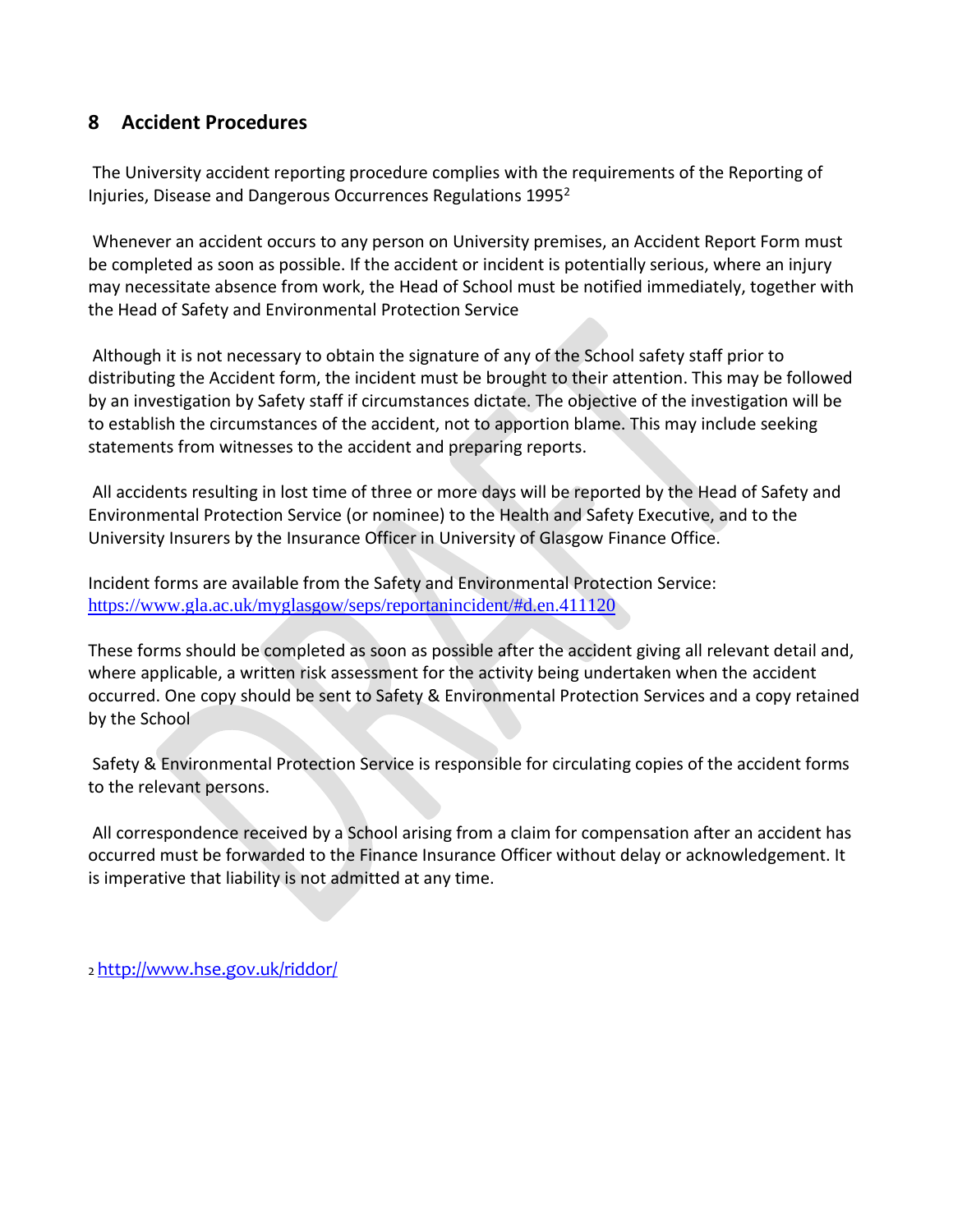# **9 Dangerous Occurrence/ Near Miss Procedures**

A dangerous occurrence can be defined as a "near miss" or more correctly a "near hit" where the incident has the potential to cause serious personal injury, has caused property damage or has the potential to cause property damage. It is important that equipment or objects relating to the incident should be left *in situ* at the time of the incident unless it would be unsafe to do so.

The investigative and reporting procedure is exactly the same as for accidents. Safety & Environmental Protection Services will inform the Health and Safety Executive, and the Finance Insurance Officer will inform the University Insurers.

# **10 Incident Investigation**

All incidents must be reported within the School and to Safety & Environmental Protection Services indicating all the relevant information and detailing the exact location of the incident using the correct School address.

Incidents must be investigated by the appropriate line manager/safety coordinator, findings and recommendations disseminated to all relevant parties. Line managers must ensure that the investigation has taken place and any findings have been acted on.

Where an incident requires attendance at Accident and Emergency, the School must ensure that the casualty is accompanied at all times.

# **11 Out-of-hours working**

Any member of staff working out-of-hours must follow the lone working procedures below and be fully trained in all procedures to be carried out. All work to be undertaken must be approved by the line manager (supervisor) beforehand. Out of hours is classed as any work carried out between 18.00 and 08.00 weekdays, all day Saturday and Sunday and any statutory University leave days.

### **Lone Worker**

There are many situations both within the University and elsewhere, where individuals routinely work alone. Only in a very small number of high risk situations is such work expressly prohibited by law (e.g. Work in laboratories using certain chemicals including flammable, highly flammable or extremely flammable liquids, flammable gases, asphixiants, toxic substances, corrosive substances) but in all cases suitable arrangements do have to be in place to minimise the risk and to ensure that appropriate emergency aid can be obtained.

Where lone working is allowed, the Head of Unit must ensure that the foreseeable risks have been identified and that appropriate arrangements are in place to manage these. This may include limiting the type of activity that can be undertaken when working alone, adopting additional safety precautions and ensuring that effective emergency arrangements are in place.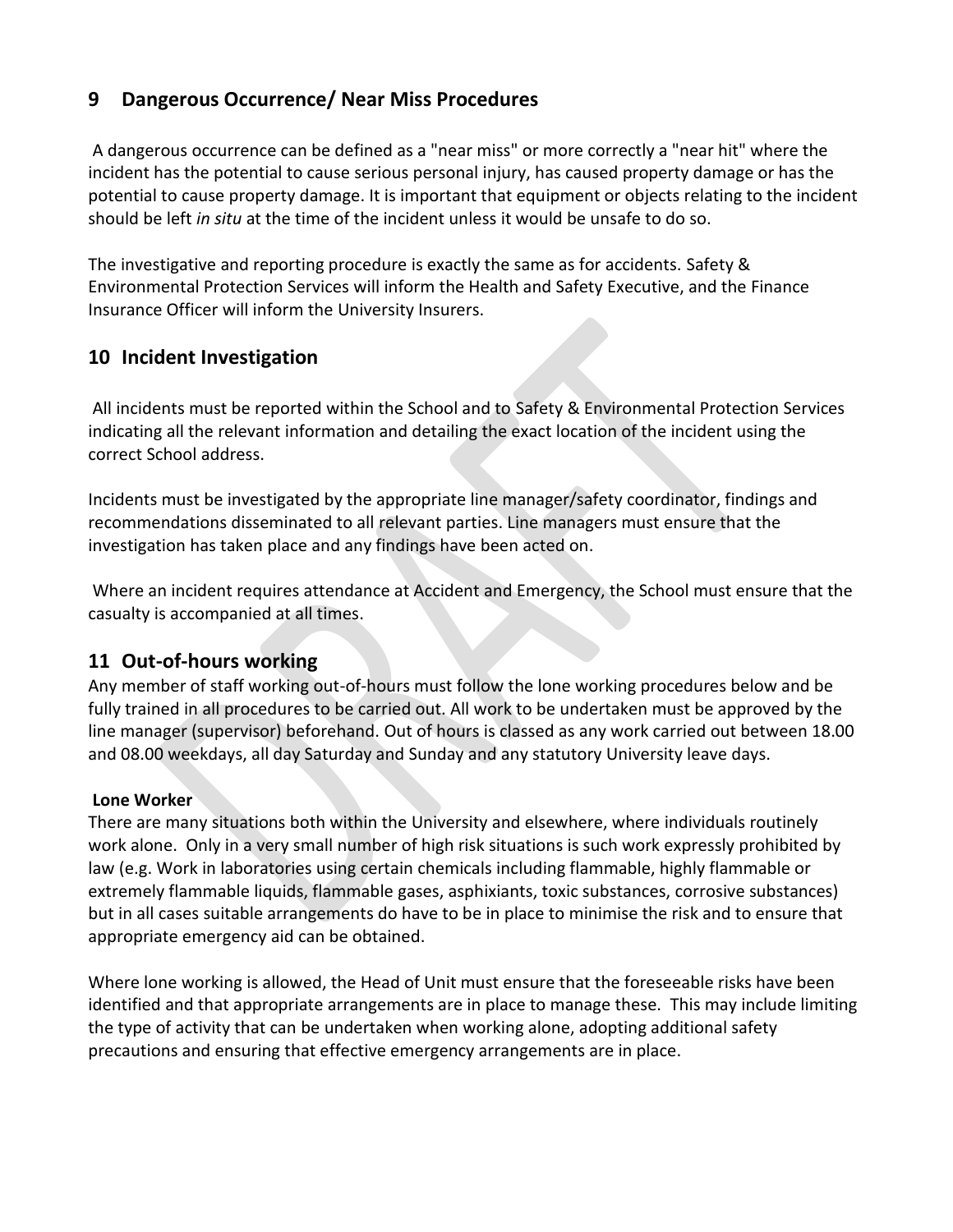The University has developed a Lone Working policy and also a suite of risk assessment forms to assist managers with such an assessment. These documents can be accessed here: Lone Working Procedures<https://www.gla.ac.uk/myglasgow/seps/az/loneworking/>

HSE advice on lone working can be found here:

**<http://www.hse.gov.uk/toolbox/workers/lone.htm>**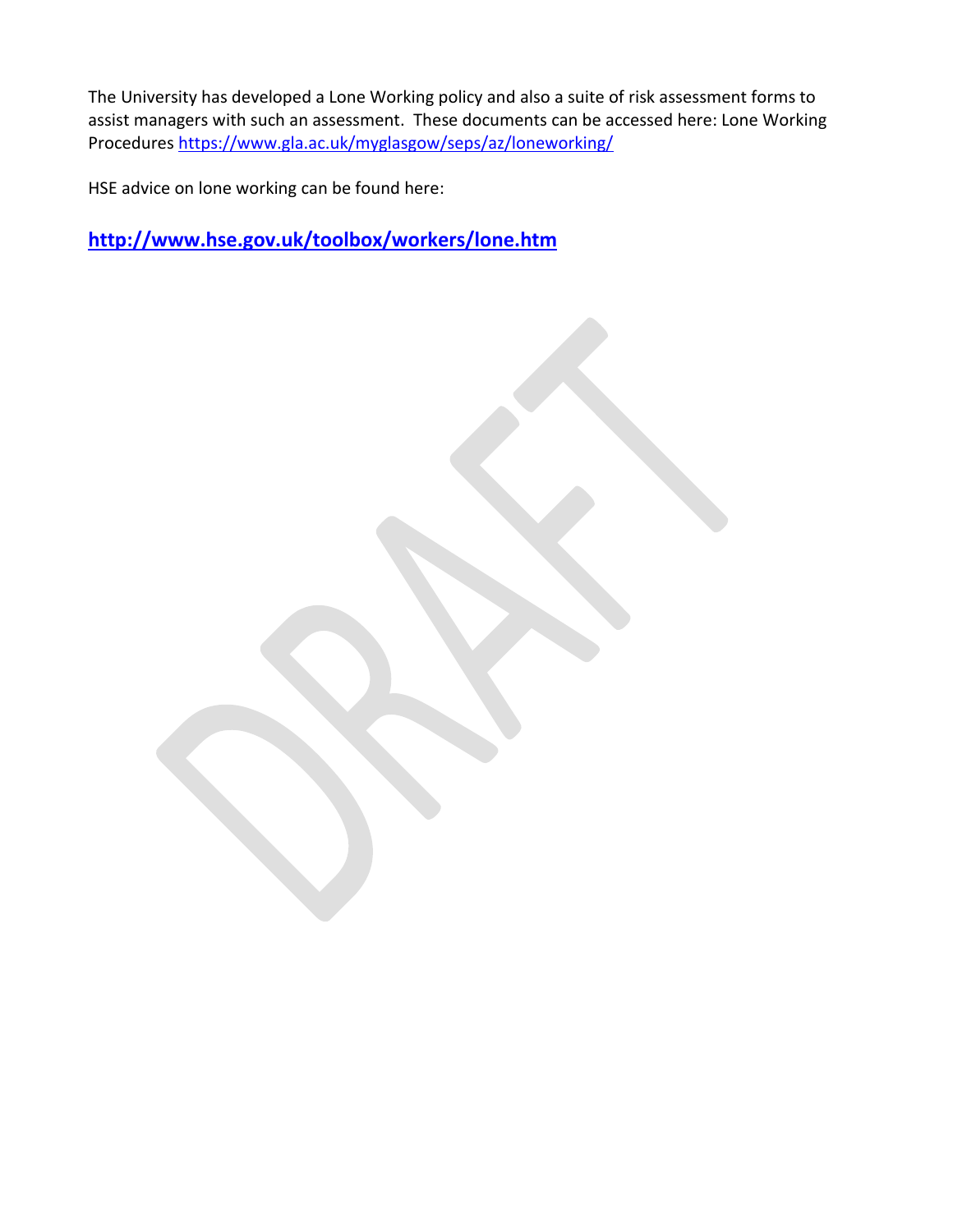

**APPENDIX 1 School of Medicine Dentistry and Nursing Health and Safety structure**

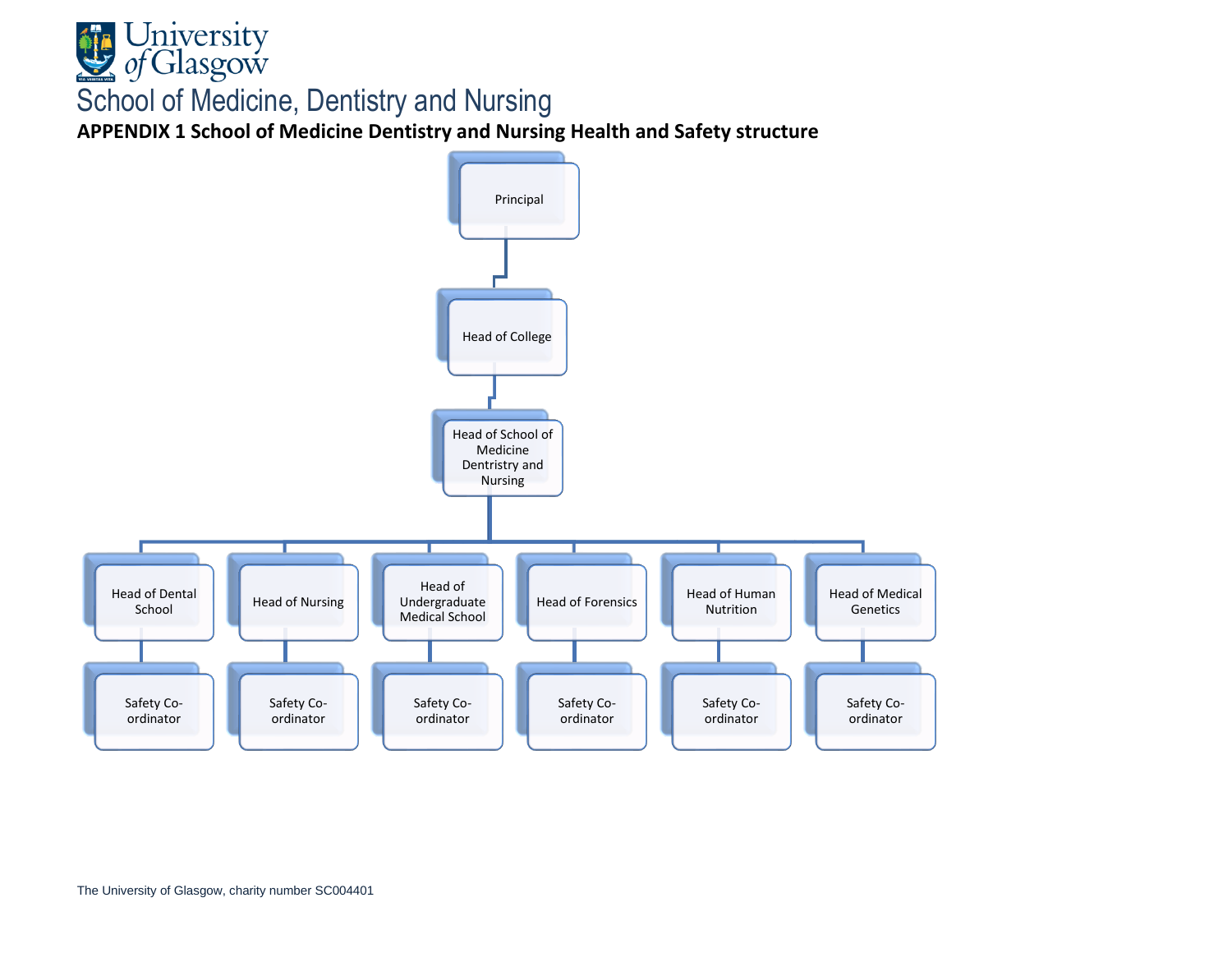

# **School of Medicine, Dentistry and Nursing Health and Safety Committee Membership**

The convenor for Health and Safety in the School of Medicine, Dentistry and Nursing is:

Professor Matthew Walters Wolfson Medical School Building **telephone**: 0141330 8020 **email**: [Matthew.Walters@glasgow.ac.uk](mailto:Matthew.Walters@glasgow.ac.uk)

| <b>Paul Fairie</b>       | <b>Facilities Manager, College of MVLS</b>      |
|--------------------------|-------------------------------------------------|
| <b>Ruth Stewart</b>      | <b>Head of School Administration</b>            |
| <b>Frank Bonner</b>      | Dental School - Safety Officer                  |
| <b>Andrew Smith</b>      | Dental School - Academic representative         |
|                          | Dental School - Student representative          |
| Denise McKeown           | Forensic Medicine - Safety Officer & Academic   |
|                          | Representative                                  |
|                          | Forensic Medicine -                             |
| Ann Marie Rice           | Nursing & Health Care - Academic Representative |
| Susan Nellany            | Nursing & Health Care - Safety Officer          |
|                          | Nursing & Health Care - Student Representative  |
| Konstantinos Gerasimidis | GRI - Academic Representative - Safety Officer  |
| Donny McMillan           | <b>GRI</b> - Academic Representative            |
|                          | <b>GRI - Student Representative</b>             |
| <b>Carol Ditchfield</b>  | UG Medicine - Academic Representative           |
| Sophia (Sam) Cameron     | WMSB - Safety Officer                           |
|                          | UG Medicine - Student Representative            |
|                          | <b>QEUH</b> - Academic Representative           |
| John Harris              | <b>QEUH-Safety Officer</b>                      |
|                          | <b>QEUH</b> - Student Representative            |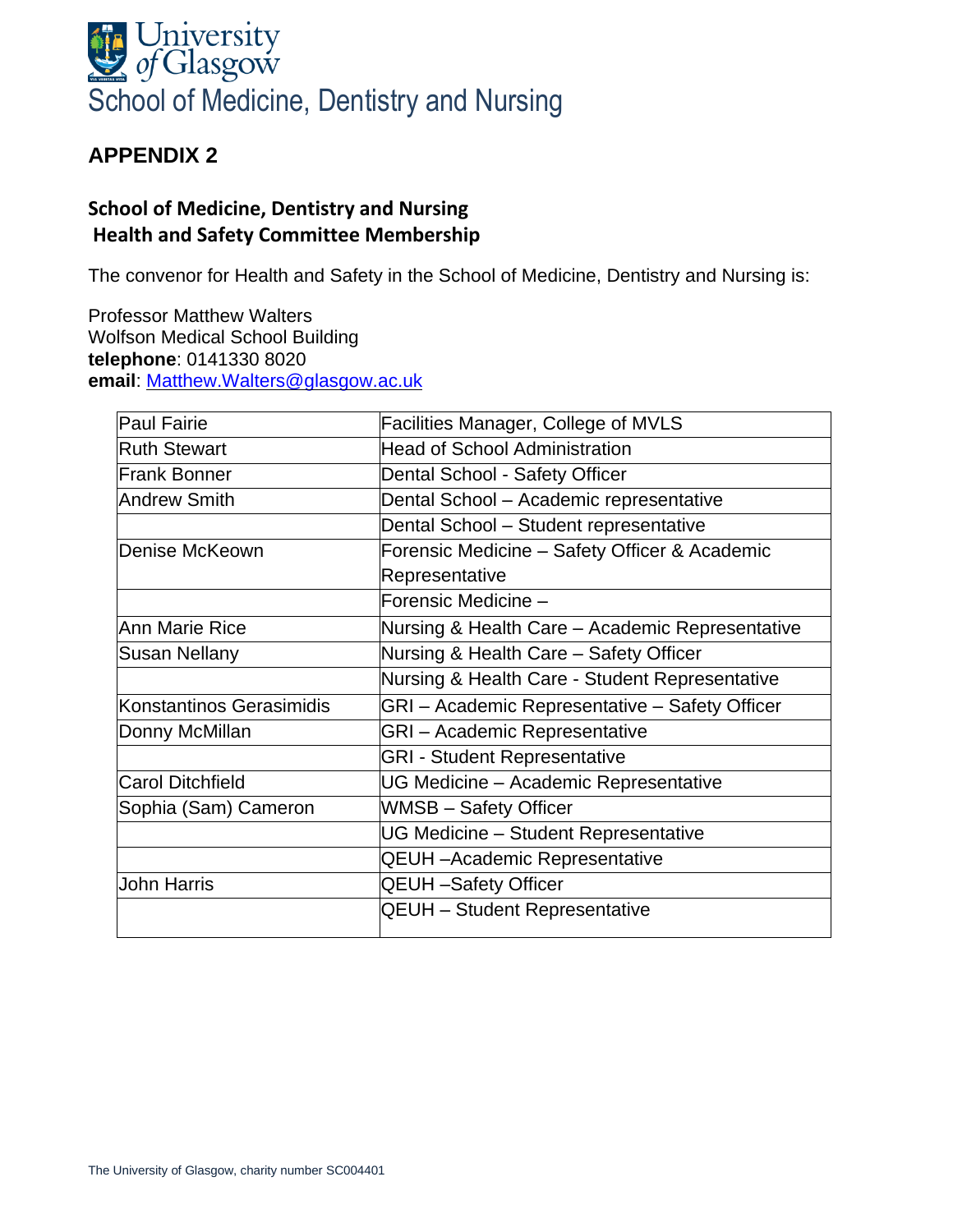# **Arrangements within the School of Medicine Dentistry and Nursing Provision of Safety Co-ordinators**

The following information should be considered as the "benchmark" against ensuring compliance with University Policy within your Unit. In addition, given the School of Medicine's staff and students are located in both University of Glasgow buildings and NHS sites then, where appropriate, there will be a need for Safety Co-ordinators to liaise with NHS staff on matters of Fire Safety, Security and Waste Disposal provision.

# **1.0 Safety Co-ordinators**

Each Head of Unit (or, where a building is shared between Institutes, the nominated lead Academic) must identify a suitable individual to take on the role of Safety Co-ordinator. This individual will take responsibility for the oversight of all Health and Safety (H&S) matters within the Site/Building. This will be a senior member of tenured staff with sufficient experience and knowledge to deputise if necessary for the Head of Unit on H&S matters.

## **2.0 The Role of the Safety Co-ordinator**

Where appropriate, there will need to be a Safety Co-ordinator appointed (where more than one Institute occupies the space) to oversee the day to day safety matters arising in "out-lying" buildings in order for there to be consistency of communication between staff and Safety Co-ordinators to reduce local rule confusion**.**

Safety Co-ordinator will normally devote only part of their time to H&S matters but, to enable them to fulfil this role, it is likely they will need to be relieved of some of their other duties. They will also be required to attend formal training<sup>4</sup> organised by SEPS to enable them to fulfil this role.

- To act as liaison between the Unit/School and SEPS.
- To be an ex-officio member of the School Safety Committee.
- To retain familiarity with University and School Health and Safety policies.
- To maintain a general knowledge of safety, health and environmental legislation in relation to the activities of the School.

• To follow an appropriate programme of development so that an appropriate standard of safety, health and environmental knowledge is sustained.

• To provide general health and safety advice or, where appropriate, to refer members of the School to the SEPS Unit.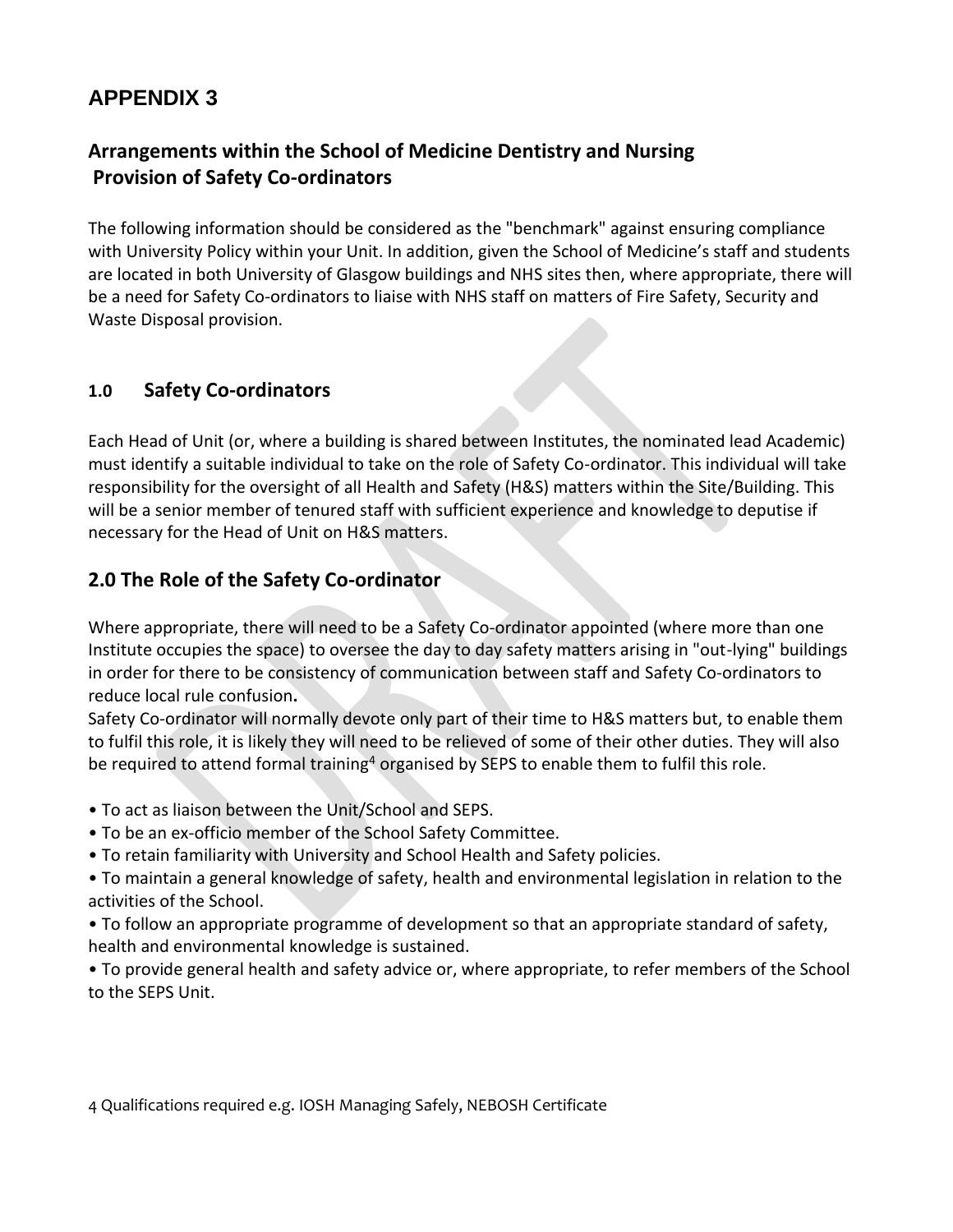• To disseminate health and safety information and reports to appropriate members of School staff and students.

• Where appropriate, to liaise with the School on matters relating to the safe disposal of hazardous waste.

• Where appropriate, to liaise with the School Biological Safety Co-ordinator and School Radiation Protection Supervisor on matters relating to biological and radiation safety.

• Liaise with the School Safety Committee to review health and safety procedures within the School.

• Liaise with the School Safety Committee to assist with the coordination of systematic health and safety inspections of the workplace.

• Liaise with School Safety Committee to assist with the co-ordination of the reporting and investigation of accidents/incidents. The School of Medicine will commence a systematic and rigorous action plan to ensure compliance and adherence to the current Safety, Health and Environment Policy and strategically align itself to University of Glasgow through commitment to Health and Safety with the objectives of:

- I. Maintaining and continually improving, as far as is reasonably practicable, a safe and healthy working environment for all staff, students and visitors.
- II. Striving for continual improvement in safety, health and environmental performance, demonstrable by achieving and maintaining internationally recognised standards in safety, health and environmental management through strong, active and visible leadership from senior management.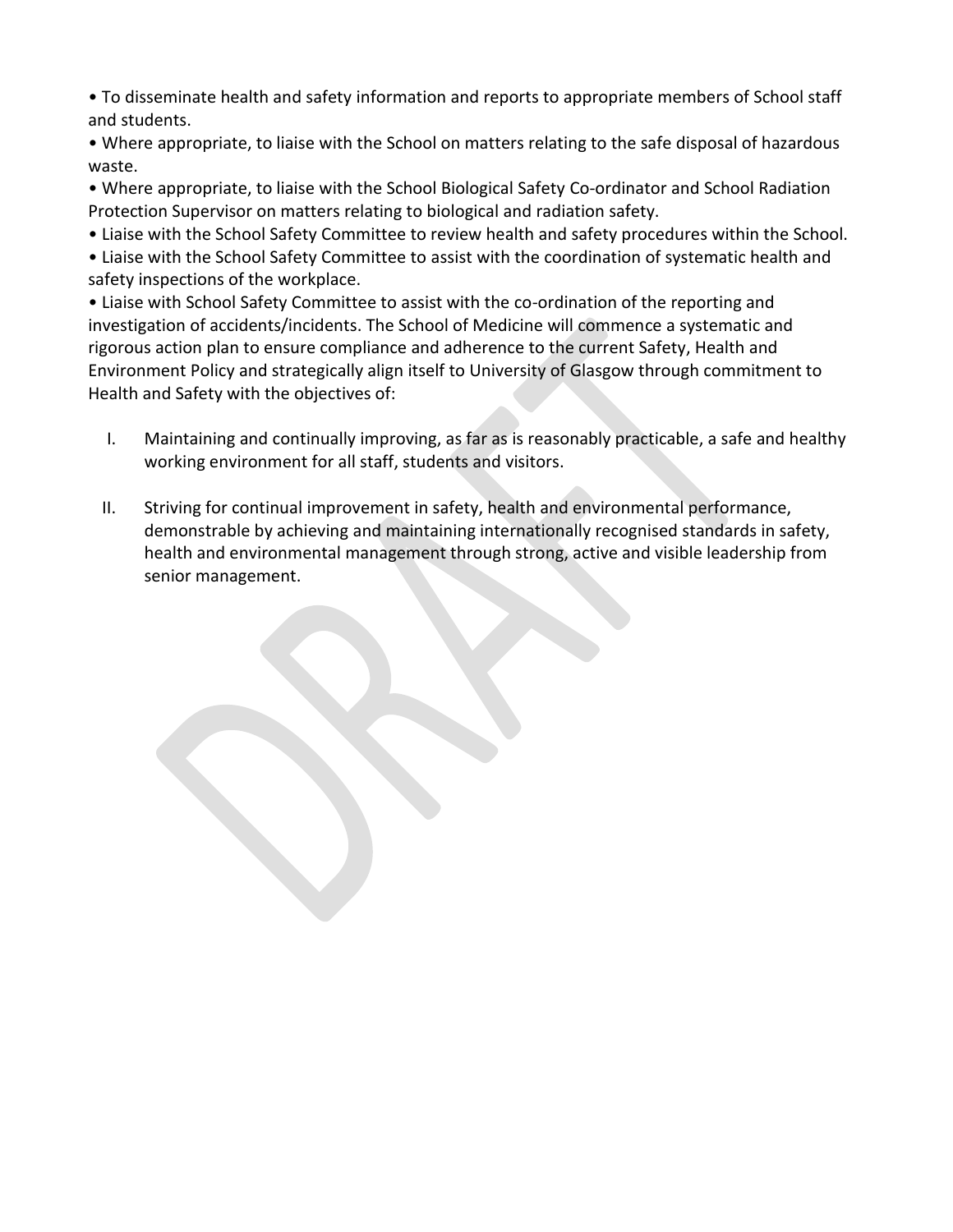# **THE ROLE OF THE BIOLOGICAL SAFETY CO-ORDINATOR**

- To ensure that the local rules<sup>3</sup> are followed.
- To ensure that containment equipment is maintained and tested at appropriate intervals.
- Where necessary, monitor for the presence of viable GMOs outside of the containment area.
- Before agreeing to a new entrant to a containment laboratory, to be satisfied that the individual is familiar with the local rules and the correct use of the laboratory equipment. The training must be commensurate with the level of risk.
- To maintain a list of all people who are working in the laboratories for which he/she is responsible. Assist and/or advise on pregnancy assessment or work placements
- To ensure that the work of all new entrants are supervised by a responsible member of the laboratory staff.
- To ensure that no-one may enter the containment area (other than in an emergency) for cleaning, servicing of equipment, repairs or other activities outside the normal work of the laboratory unless the persons responsible for work in that area have previously been informed, have assessed the risks to the visitor, and have decontaminated laboratory surfaces and equipment when necessary.
- To ensure the safe storage of GMOs, harmful or potentially harmful material and ensuring that records of these are kept.
- To ensure the appropriate transport of all GMOs (transfer of organisms constructed at containment level 2 and above should be recorded).
- To ensure that laboratories are appropriately disinfected prior to the start of a new experiment. Appropriate disinfection could range from swabbing down work surfaces to complete fumigation and will be dependent on the Risk Assessment.
- To ensure appropriate waste disposal procedures are used.
- To formulate and implement emergency plan and procedures.
- To organise regular departmental investigations to assist them in meeting the other duties and monitor local standards of safety.
- To advise the head of unit in all matters relating to the containment of biological hazards and the safety of staff, except for those in which he/she is involved as principal investigator, when appropriate deputising arrangements should be made.
- To investigate all accidents, spillages etc. in the laboratory and taking what action he/she considers necessary. Each incident and the action taken must be recorded, together with the names of the personnel involved. All accidents and any incidents in containment level 2 laboratories must be reported to the Safety and Environmental Protection Services.

### **The responsible member of staff in charge of an experiment is:**

(i) Answerable at all times to the Biological Safety Co-Ordinator for the safe execution of the work in progress

(ii) Responsible for ensuring the day-to-day cleanliness of the laboratory.

(iii) Responsible for all aspects of training in appropriate microbiological practice.

3 Special safety conditions relating to specific areas e.g. Containment level 3 laboratories will be managed and coordinated centrally by the School and the respective Head of Unit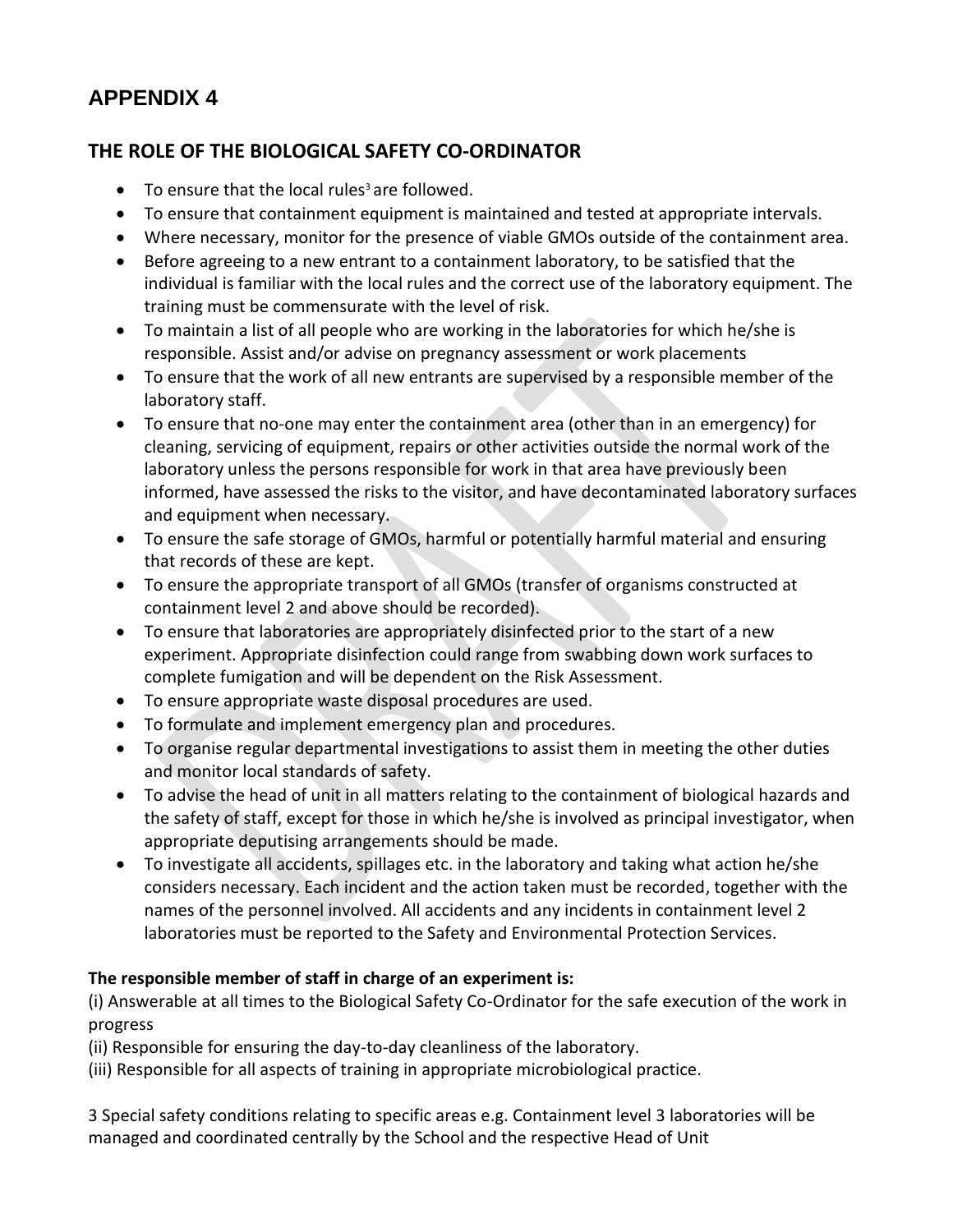### **THE ROLE OF AREA FIRE OFFICER / WARDENS**

The appointment and appropriate training of local Area Fire Officer / Wardens is considered to be good management practice, and is a requirement of fire safety legislation, including the Fire Scotland Act

The main duties of the Area Fire Officer / Warden are:

- 1) To monitor fire safety systems and procedures.
- 2) Complete weekly walk round inspections.
- 3) To report any defects to the School Safety Co-ordinator and appropriate Estates and Buildings.
- 4) To take appropriate and effective action in the event of a fire.
- 5) To report to Safety Co-ordinator / SEPS (as appropriate) any potentially serious fire safety hazards.

### **On Evacuation:**

1) To ensure that any disabled persons receive the appropriate assistance as detailed in their Personal Emergency Evacuation Plan (PEEP).

- 2) To note any disabled persons making use of a Safe Haven / Refuge.
- 3) On evacuation to check that all personnel have left the area.
- 4) If safe to do so, to close all doors and windows as they leave.

### **On Exiting the Building:**

- 1) To direct people to the designated Assembly Point(s).
- 2) To ensure clear access for the Emergency Services.
- 3) To liaise with the Emergency Services.
- 4) If appropriate, undertake a roll-call.
- 5) To notify people when it is safe to re-enter the building.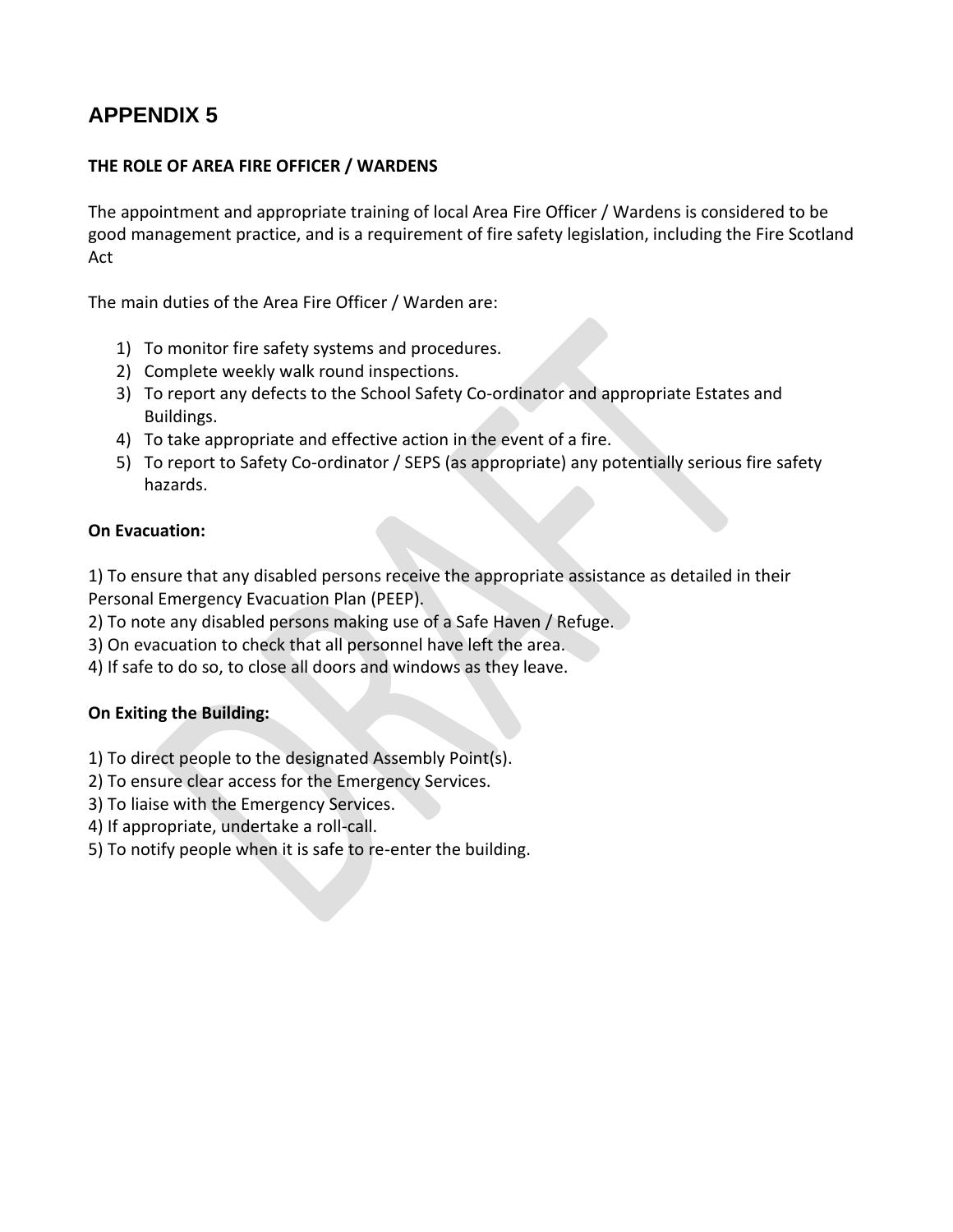#### **THE ROLE OF THE FIRST AIDER**

- To assess a situation quickly and safely, and summon appropriate help.
- To protect casualties and others at the scene from possible danger.
- To identify, as far as possible, the injury or nature of the illness affecting the casualty.
- To give each casualty early and appropriate treatment, treating the most serious first.
- To arrange for the casualty's removal to hospital, into the care of a doctor, or to their home as necessary.
- If medical aid is needed, to remain with a casualty until further care is available.
- To report your observations to those taking over care of the casualty, and to give further assistance if required.
- To prevent cross-infection between yourself and the casualty as far as possible.

Further information on First Aid can be found here:<http://www.gla.ac.uk/services/seps/az/first-aid/>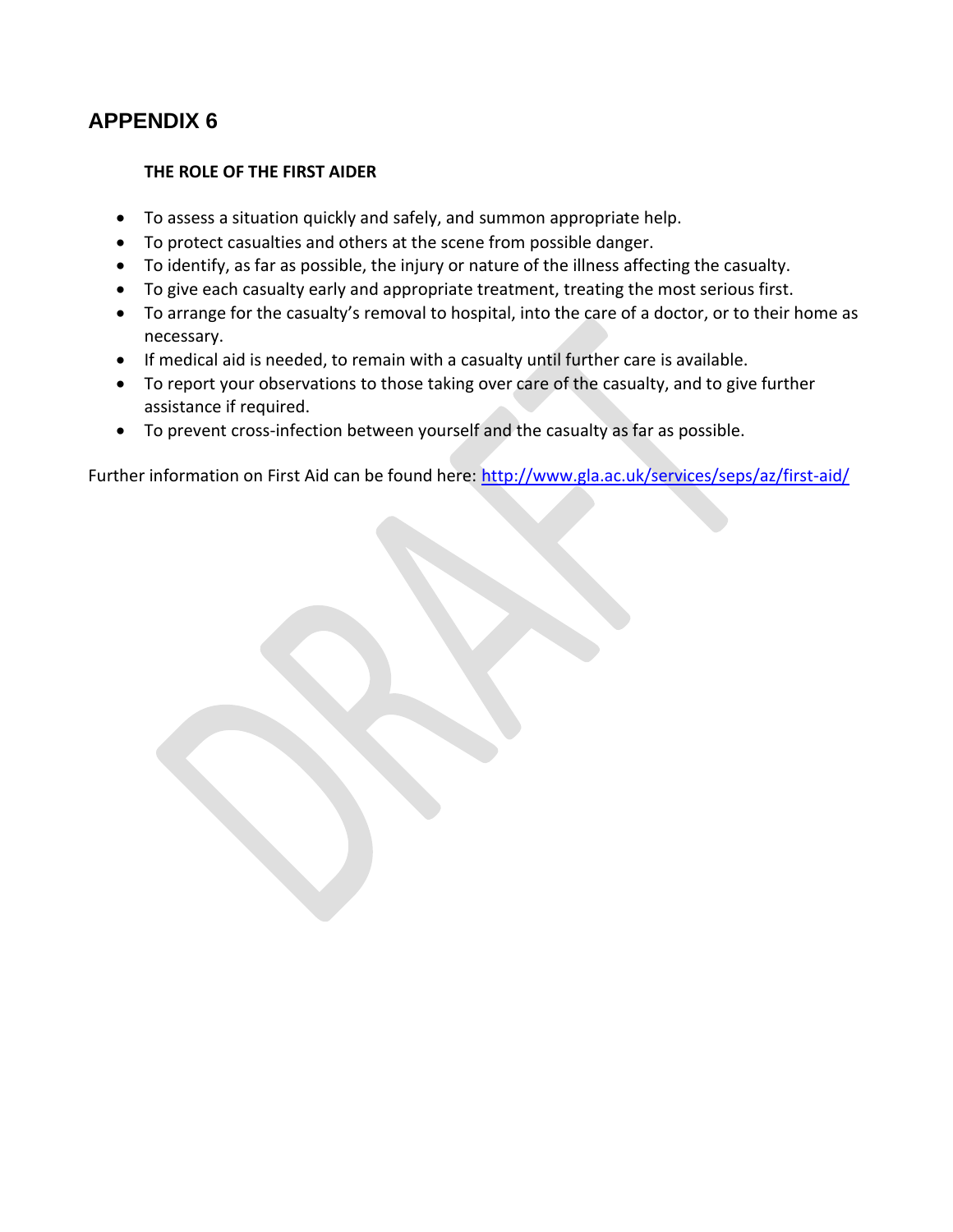### **Health and Safety Responsibilities of PIs, Supervisors towards Undergraduate and Post Graduate Students**

The School has a legal duty to provide such supervision as is necessary to ensure the Health and Safety of Undergraduate and Post Graduate Students. Any practical procedure undertaken by students will have been assessed under the COSHH Regulations 2002 and the Management of Health and Safety at Work Regulations 1999 (Risk Assessment and Categories of Supervision) and documented accordingly (see 3.3.3 for Risk Assessment information).

The Supervisor must be suitably experienced and trained in Safety, Health and Environmental issues in order to carry out the role of student supervision. Students must be advised of any hazard associated with the substances used or processes that will be undertaken; the Supervisor will instruct the student in the control measures which must be adopted to reduce the risk that might arise from any of the procedures undertaken.

#### **Supervision**

Categories of work have to be identified in relation to their degree of risk. These are:-

(a) **Constant**: The work may only be undertaken under direct supervision.

(b) **Periodic**: The work may not be started before obtaining the Supervisor's advice on risk control measures.

(c) **Training Required:** Work may proceed without direct reference to the supervisor provided the worker is adequately trained in the procedures.

(d) **None:** Upon assessment, no supervision is deemed to be required.

### **Student Projects and Supervision**

The duty to supervise is delegated to your project supervisor; they must be able to demonstrate that they have exercised an effective supervisory role. This must be documented.

### **Categories of Supervision Only**

Effective supervision does not necessarily mean constant supervision {see (a)–(d) above}. There are no hard and fast rules on what constitutes adequate supervision, but there are fundamental elements, which must be satisfied.

(a) Risk to safety under the Management of Health and Safety at Work Regulations 1999. COSHH Regulations 2002, Genetically Modified Organisms (contained use) Regulations 2000 and the Manual Handling Operating Regulations 1992 (as amended in 2002).

(b) Procedures are agreed between supervisor and student and should be committed to writing in all but the most elementary of circumstances.

(c) The supervisor or deputy to ensure that the students are following the agreed procedure must carry out regular checks.

(d) It must be made clear to the student that: -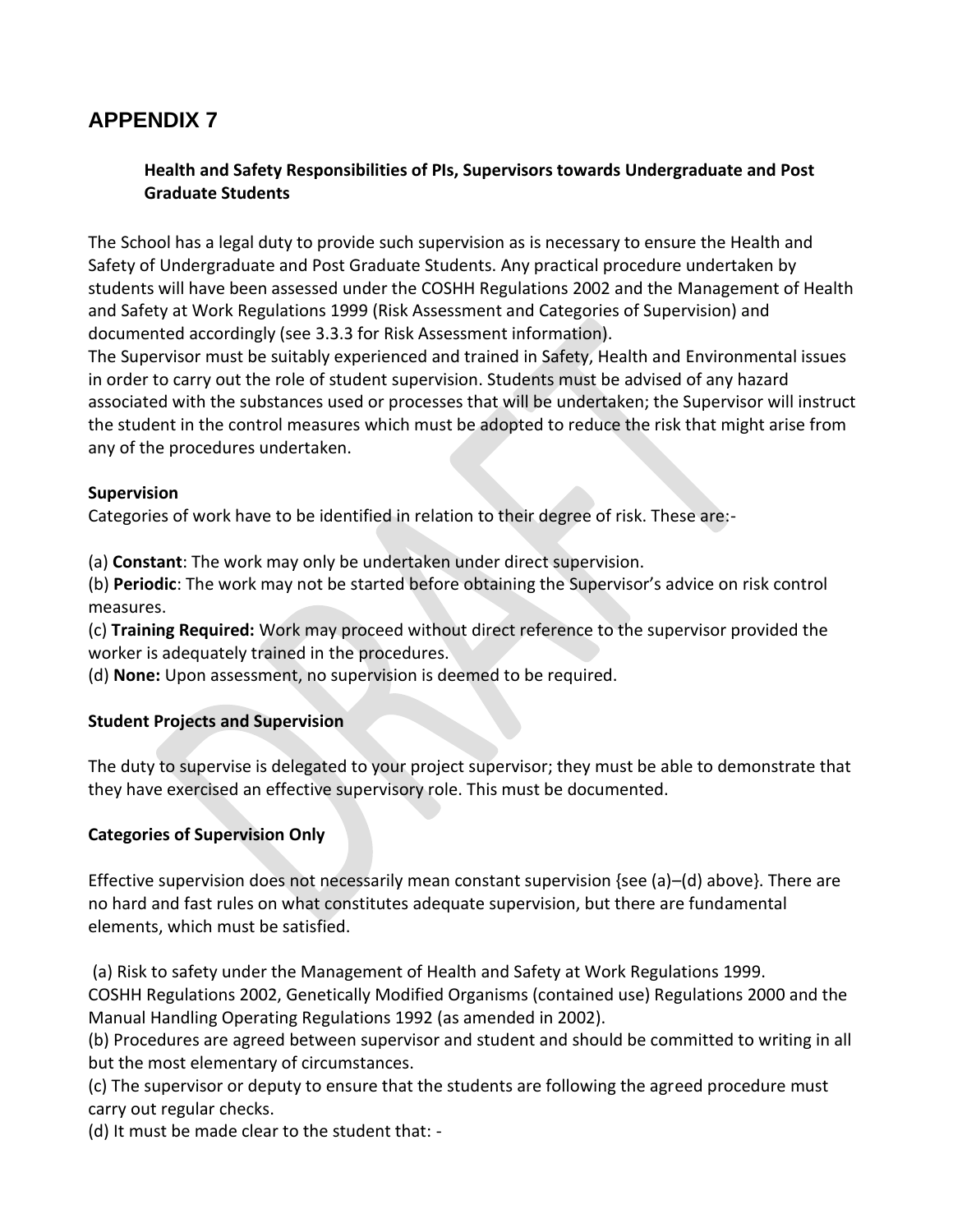(i) Alterations in method must be discussed and approved with the supervisor that must then be documented.

(ii) The students also have a legal responsibility not to endanger themselves or others by their action. Where necessary a formal arrangement must be made, such that a temporary alternative supervisor is provided during the absence of the regular supervisor (during periods of extended absence or especially when working out of hours).

The School has a responsibility to ensure a safe and healthy environment for staff and students to work in, and that exposure to any physical, chemical or biological hazard is eliminated or minimised, that safe working practices are implemented and maintained, that adequate information, training and supervision are made available at all times, and that adequate Risk/ COSHH assessments have been made in relation to any practical classes that are under taken.

The member of academic staff who is responsible for practical, special topic or project is responsible for the assessment of risks and ensuring compliance with the Health and Safety at Work Regulations (COSHH and Categories of Supervision) for undergraduate students.

### **Summary of Responsibilities: Supervisors**

The assessment of risks and compliance with the COSHH regulations for substances used for undergraduate teaching as well as postgraduate supervision is the responsibility of the member of academic staff who is the supervisor for the practical project.

Supervisors have the responsibility to ensure that Risk Assessment Forms outlining categories of supervision have been completed prior to the commencement of practical work involving hazardous substances or process.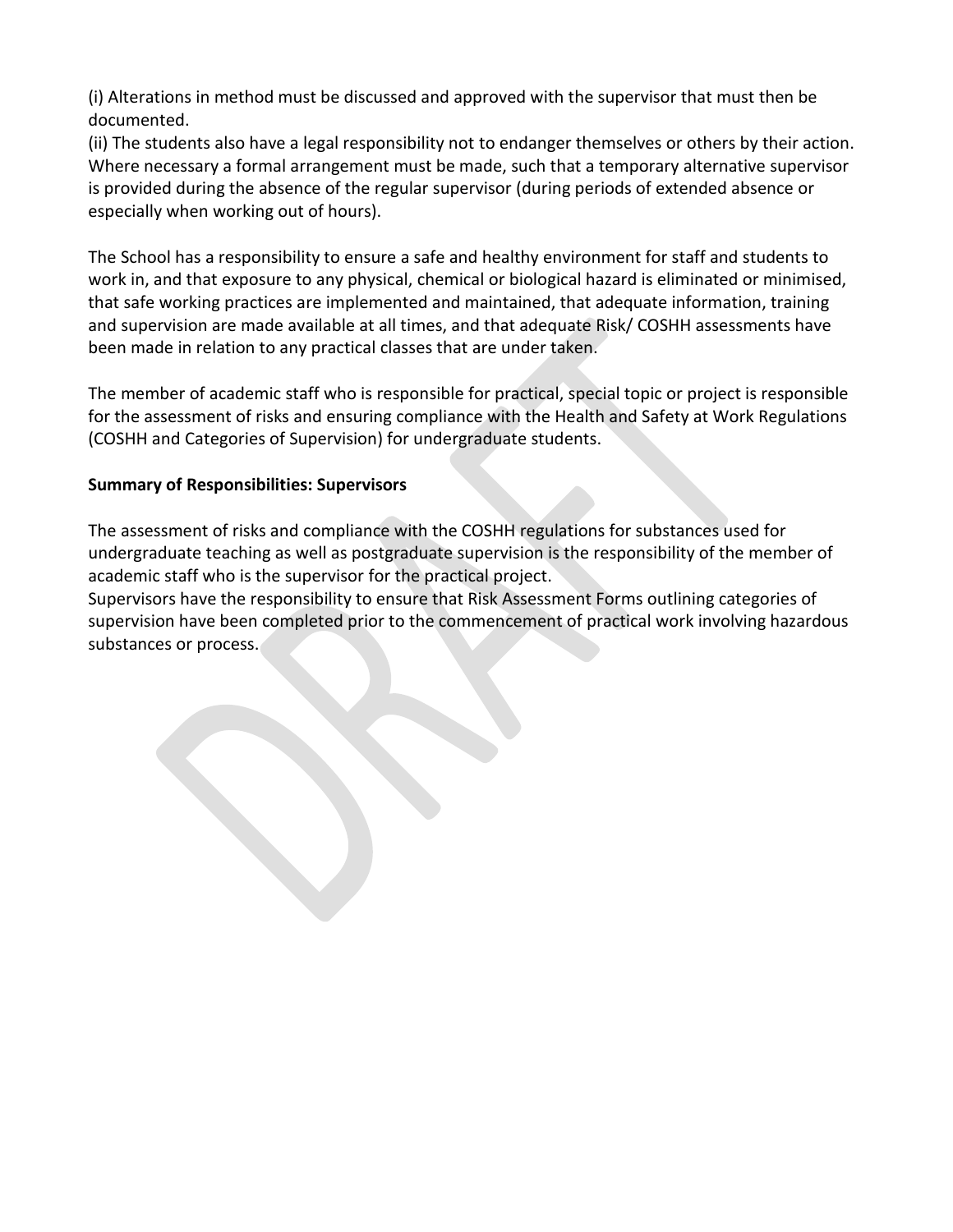Use this checklist to assist you when completing routine workplace inspections of laboratories. Carrying out regular workplace inspections is one way to identify workplace hazards. Any serious or ongoing hazards should be reported to ensure that appropriate corrective actions are tracked and completed.

| <b>School/Research Institute:</b> | Date:         |
|-----------------------------------|---------------|
| Area inspected:                   | Inspected by: |

#### **1. General laboratory environment**

| <b>Inspection item</b>                                            | <b>Yes</b> | <b>No</b> | N/A | <b>Notes</b> |
|-------------------------------------------------------------------|------------|-----------|-----|--------------|
| "AUTHORISED ENTRY ONLY" signage is displayed                      |            |           |     |              |
| at the laboratory entrances - contacts up-to-date                 |            |           |     |              |
| The laboratory is locked when unattended                          |            |           |     |              |
| Hand washing facilities are available adjacent to the             |            |           |     |              |
| main entry/exit - hands free operation for PC2 areas              |            |           |     |              |
| Benches, floors and furniture surfaces are smooth,                |            |           |     |              |
| impervious, chemically resistant and easy to clean                |            |           |     |              |
| Benches are clean, tidy and uncluttered                           |            |           |     |              |
| Floor is clean, dry and uncluttered                               |            |           |     |              |
| All areas are adequately lit                                      |            |           |     |              |
| Ventilation feels adequate e.g. not stuffy                        |            |           |     |              |
| Temperature is within acceptable limits e.g. 20-26 <sup>o</sup> C |            |           |     |              |

#### **2. Standard laboratory equipment**

| <b>Inspection item</b>                               | Yes | <b>No</b> | N/A | <b>Notes</b> |
|------------------------------------------------------|-----|-----------|-----|--------------|
| Fume cupboards are available for work with           |     |           |     |              |
| hazardous chemicals - operational & certified.       |     |           |     |              |
| Biosafety cabinets are available for biological work |     |           |     |              |
| that may generate aerosols - operational & certified |     |           |     |              |
| Autoclave is available for decontamination of        |     |           |     |              |
| biological waste - serviced & calibrated             |     |           |     |              |
| Laboratory fridges and freezers are used - not       |     |           |     |              |
| domestic products                                    |     |           |     |              |

#### **3. Electrical safety**

| <b>Inspection item</b>                         | Yes | No | N/A | <b>Notes</b> |
|------------------------------------------------|-----|----|-----|--------------|
| Power outlets are located 300mm above bench    |     |    |     |              |
| height and in good working order.              |     |    |     |              |
| Double adaptors and power boards are not used  |     |    |     |              |
| Equipment power leads and plugs are in good    |     |    |     |              |
| condition e.g. not frayed or damaged           |     |    |     |              |
| Portable plug-in electrical equipment has been |     |    |     |              |
| tested and tagged <sup>1</sup>                 |     |    |     |              |

 $1$  Some non-portable equipment may also require testing if exposed to operational conditions likely to result in damage or accelerated wear and tear.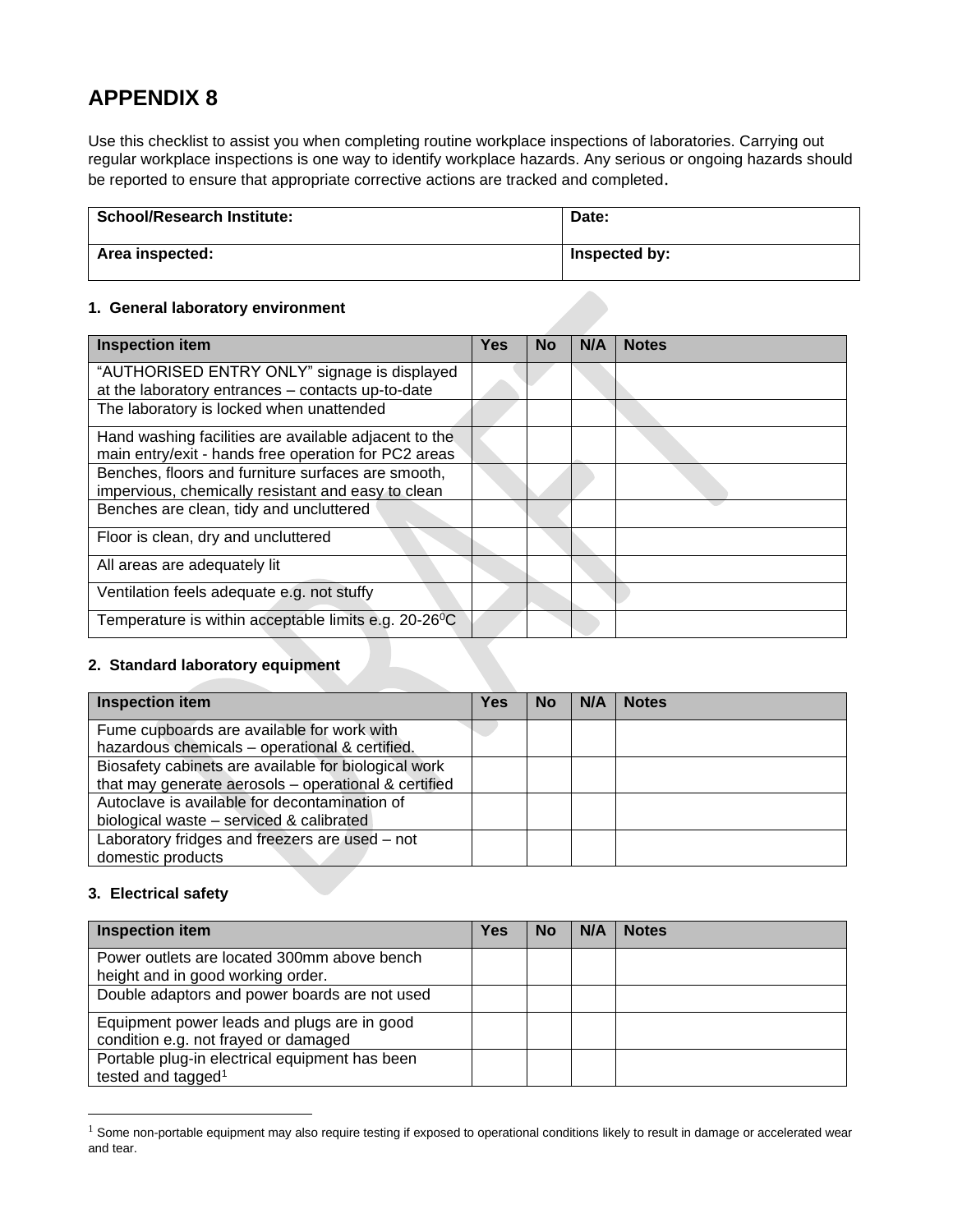#### **4. Storage facilities**

| <b>Inspection item</b>                                                                                     | <b>Yes</b> | <b>No</b> | N/A | <b>Notes</b> |
|------------------------------------------------------------------------------------------------------------|------------|-----------|-----|--------------|
| All substances, containers and processes are clearly                                                       |            |           |     |              |
| labelled e.g. chemicals, biological materials, radioactive<br>isotopes, reactions                          |            |           |     |              |
| Gas cylinders are secured from falling                                                                     |            |           |     |              |
| Only "in-use" cylinders are located in the laboratory                                                      |            |           |     |              |
|                                                                                                            |            |           |     |              |
| Atmospheric CO2 monitoring system is provided in                                                           |            |           |     |              |
| areas where carbon dioxide is used                                                                         |            |           |     |              |
| Liquid nitrogen is stored in small Dewar's with a total                                                    |            |           |     |              |
| aggregate volume less than 20 L for small laboratories<br>(e.g. 50m2) or 50 L for larger open laboratories |            |           |     |              |
| Shelving and general storage areas are stable and                                                          |            |           |     |              |
| chemically compatible-top shelves no higher than 1.7 m                                                     |            |           |     |              |
| British Standard approved chemical storage cabinets                                                        |            |           |     |              |
| are used for the storage of flammable, corrosive and                                                       |            |           |     |              |
| toxic liquids.                                                                                             |            |           |     |              |
| Only small under bench type flammable liquid cabinets                                                      |            |           |     |              |
| are used - 30 L maximum storage volume per cabinet                                                         |            |           |     |              |
| Flammable liquid cabinets are located more than 3 m<br>laterally from all potential ignition sources.      |            |           |     |              |
| Chemical and biological waste is separated into different                                                  |            |           |     |              |
| categories, packaged, labelled and regularly removed                                                       |            |           |     |              |
| from the laboratory                                                                                        |            |           |     |              |
| Flammable liquid waste is stored in a flammable liquid                                                     |            |           |     |              |
| cabinet pending disposal                                                                                   |            |           |     |              |
|                                                                                                            |            |           |     |              |
|                                                                                                            |            |           |     |              |
| 5. Personal Protective Equipment                                                                           |            |           |     |              |

### **5. Personal Protective Equipment**

| <b>Inspection item</b>                              | <b>Yes</b> | <b>No</b> | N/A | <b>Notes</b> |
|-----------------------------------------------------|------------|-----------|-----|--------------|
| Fully enclosed non-absorbent shoes are worn in the  |            |           |     |              |
| laboratory                                          |            |           |     |              |
| Laboratory coats and/or gowns are available in the  |            |           |     |              |
| laboratory and worn during active laboratory work   |            |           |     |              |
| Appropriate eye protection is worn when active      |            |           |     |              |
| laboratory work is taking place                     |            |           |     |              |
| Splash resistant eye protection is used where there |            |           |     |              |
| is a higher risk of exposure, e.g. when handling    |            |           |     |              |
| corrosive liquids, liquid nitrogen, infectious      |            |           |     |              |
| substances or unscreened body fluids                |            |           |     |              |
| Gloves are worn and changed regularly when          |            |           |     |              |
| handling chemicals, infectious materials or         |            |           |     |              |
| radioactive isotopes                                |            |           |     |              |
| Gloves are not worn outside of the laboratory or    |            |           |     |              |
| when handling clean laboratory equipment e.g. taps, |            |           |     |              |
| door knobs                                          |            |           |     |              |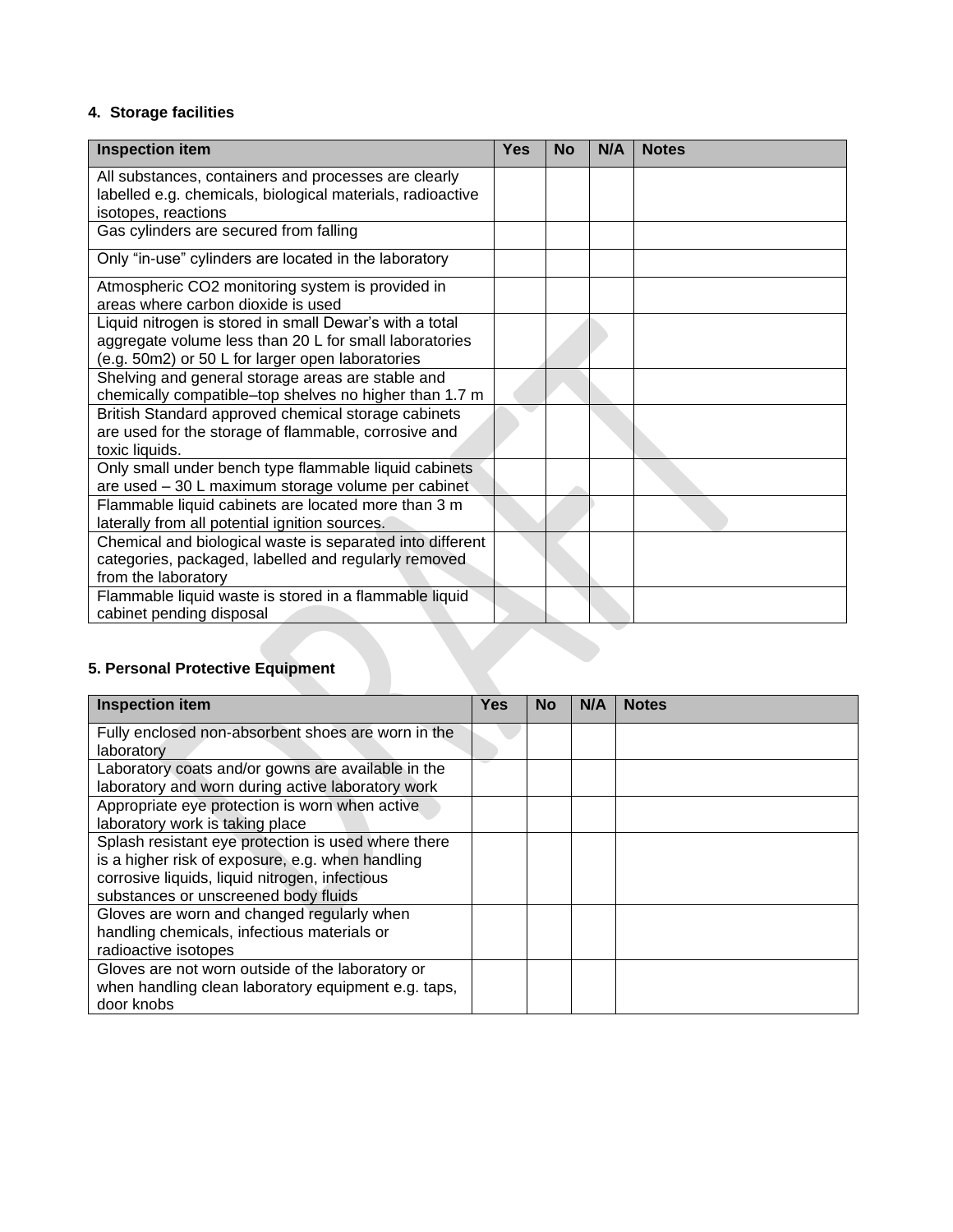### **6. Emergency preparation**

| <b>Inspection item</b>                                                                                                                            | <b>Yes</b> | <b>No</b> | N/A | <b>Notes</b> |
|---------------------------------------------------------------------------------------------------------------------------------------------------|------------|-----------|-----|--------------|
| Exit signage is illuminated                                                                                                                       |            |           |     |              |
| Exit paths and walkways between benches are clear<br>and free of obstructions                                                                     |            |           |     |              |
| Safety shower is available - operational and tested<br>weekly                                                                                     |            |           |     |              |
| Eyewash station is available - operational and tested<br>weekly                                                                                   |            |           |     |              |
| First Aid Kit is available and the local Nominated<br>First Aid Officer is identified                                                             |            |           |     |              |
| An appropriate spill kit is available – consider the<br>plausible spill scenarios e.g. substances and<br>maximum spill volumes                    |            |           |     |              |
| Emergency shut-off devices are available for power<br>and other reticulated services – located in an<br>emergency exit path and clearly labelled. |            |           |     |              |

### **7. Actions**

| 7. Actions         |         |        |               |
|--------------------|---------|--------|---------------|
| <b>Action item</b> | When by | Who by | <b>Status</b> |
|                    |         |        |               |
|                    |         |        |               |
|                    |         |        |               |
|                    |         |        |               |
|                    |         |        |               |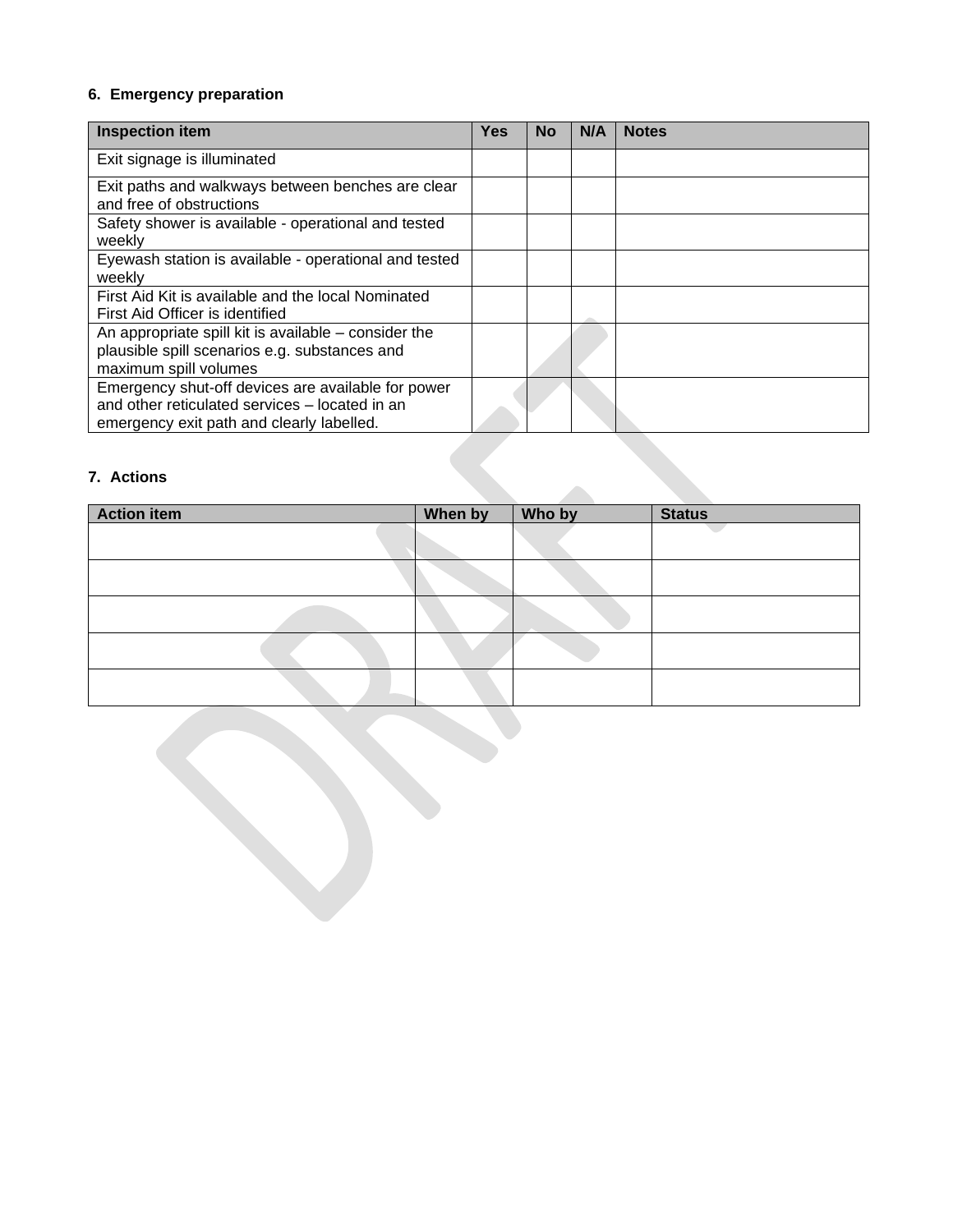Use this checklist to assist you when completing routine workplace inspections of your office work environment. Carrying out regular workplace inspections is one way to identify workplace hazards. Any serious or ongoing hazards should be reported, to ensure that appropriate corrective actions are tracked and completed.

| <b>School/Administrative Unit:</b> | Date:         |
|------------------------------------|---------------|
| Area inspected:                    | Inspected by: |

#### **1. General work environment**

| <b>Inspection item</b>                                                              | <b>Yes</b> | No | N/A | <b>Notes</b> |
|-------------------------------------------------------------------------------------|------------|----|-----|--------------|
| Floor surfaces are flat, even and dry                                               |            |    |     |              |
| Floor coverings are in good condition                                               |            |    |     |              |
| Walkways are clear of obstructions and trip hazards<br>e.g. boxes, electrical cords |            |    |     |              |
| Stairs, steps and handrails are in good condition                                   |            |    |     |              |
| All areas are adequately lit                                                        |            |    |     |              |
| Ventilation feels adequate e.g. not stuffy                                          |            |    |     |              |
| Temperature is within acceptable limits e.g. 20-26 <sup>o</sup> C                   |            |    |     |              |
| Area is clean, tidy and uncluttered                                                 |            |    |     |              |
| Toilet/kitchen facilities are accessible and clean                                  |            |    |     |              |

#### **2. Office equipment**

| <b>Inspection item</b>                                                         | <b>Yes</b> | No | N/A | <b>Notes</b> |
|--------------------------------------------------------------------------------|------------|----|-----|--------------|
| Furniture is in good repair e.g. not damaged of faulty                         |            |    |     |              |
| All cords and wires are kept out of the way                                    |            |    |     |              |
| Heavy materials are stored in the lower drawers of<br>filing cabinets          |            |    |     |              |
| Tall bookcases are secured in place e.g. to the wall                           |            |    |     |              |
| The distance between high volume photocopiers and<br>workstations is maximised |            |    |     |              |

#### **3. Ergonomics/workstation setup**

| <b>Inspection item</b>                                                    | <b>Yes</b> | <b>No</b> | N/A | <b>Notes</b> |
|---------------------------------------------------------------------------|------------|-----------|-----|--------------|
| Staff have completed individual workstation self<br>assessment checklists |            |           |     |              |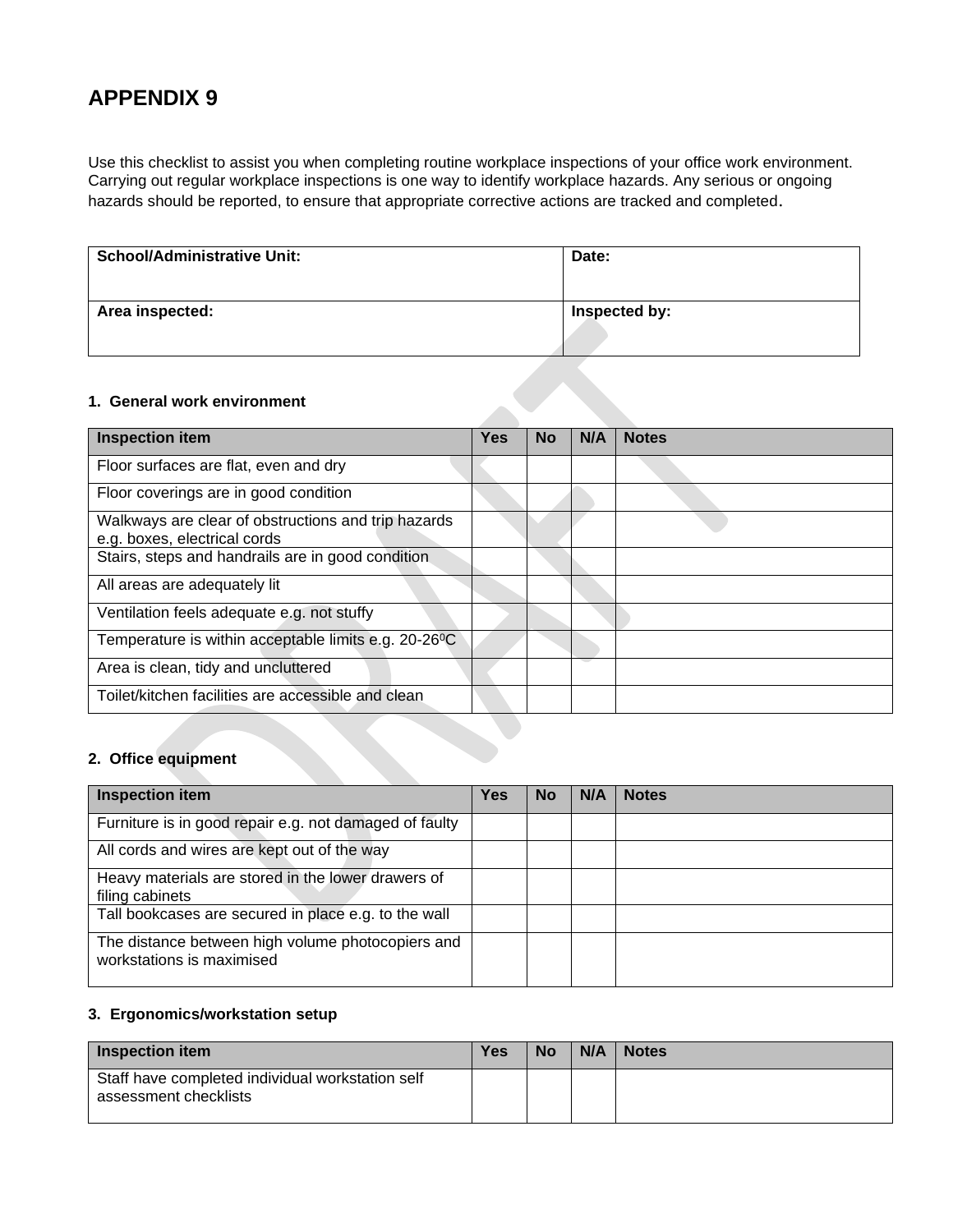#### **4. Manual handling**

| <b>Inspection item</b>                                                                     | <b>Yes</b> | No | N/A | <b>Notes</b> |
|--------------------------------------------------------------------------------------------|------------|----|-----|--------------|
| The majority of storage is at or below shoulder height                                     |            |    |     |              |
| Heavy items are delivered directly to the storage<br>location by suppliers                 |            |    |     |              |
| Heavy items are stored at waist height                                                     |            |    |     |              |
| Manual handling equipment is readily available for<br>moving heavy equipment e.g. trolleys |            |    |     |              |

### **5. Electrical safety**

| <b>Inspection item</b>                                                                                                                        | <b>Yes</b> | <b>No</b> | N/A | <b>Notes</b> |
|-----------------------------------------------------------------------------------------------------------------------------------------------|------------|-----------|-----|--------------|
| Power outlets and light switches are operational and<br>in good condition                                                                     |            |           |     |              |
| Power boards are used in preference to double<br>adapters, and not overloaded                                                                 |            |           |     |              |
| Power leads are in good condition e.g. not frayed or<br>damaged                                                                               |            |           |     |              |
| Electrical appliances are kept clear of wet areas                                                                                             |            |           |     |              |
| Portable plug-in electrical office and kitchen<br>equipment (e.g. power cords, projectors, toasters,<br>kettles) have been tested and tagged. |            |           |     |              |

## **6. Emergency preparation**

| <b>Inspection item</b>                                                                                          | <b>Yes</b> | <b>No</b> | N/A | <b>Notes</b> |
|-----------------------------------------------------------------------------------------------------------------|------------|-----------|-----|--------------|
| Exit signage is illuminated                                                                                     |            |           |     |              |
| Exit pathways are clear of obstructions                                                                         |            |           |     |              |
| Fire doors are operational, e.g. open and close<br>easily, and not chocked open                                 |            |           |     |              |
| Fire stairs are well lit                                                                                        |            |           |     |              |
| Local emergency contacts are displayed e.g. Fire<br>Officer, nominated first aid officers                       |            |           |     |              |
| Emergency evacuation signage is displayed in<br>common areas of the building e.g. lift lobby, main<br>corridors |            |           |     |              |
| 7. Actions                                                                                                      |            |           |     |              |

# **7. Actions**

| <b>Action item</b> | When by | Who by | <b>Status</b> |
|--------------------|---------|--------|---------------|
|                    |         |        |               |
|                    |         |        |               |
|                    |         |        |               |
|                    |         |        |               |
|                    |         |        |               |
|                    |         |        |               |
|                    |         |        |               |
|                    |         |        |               |
|                    |         |        |               |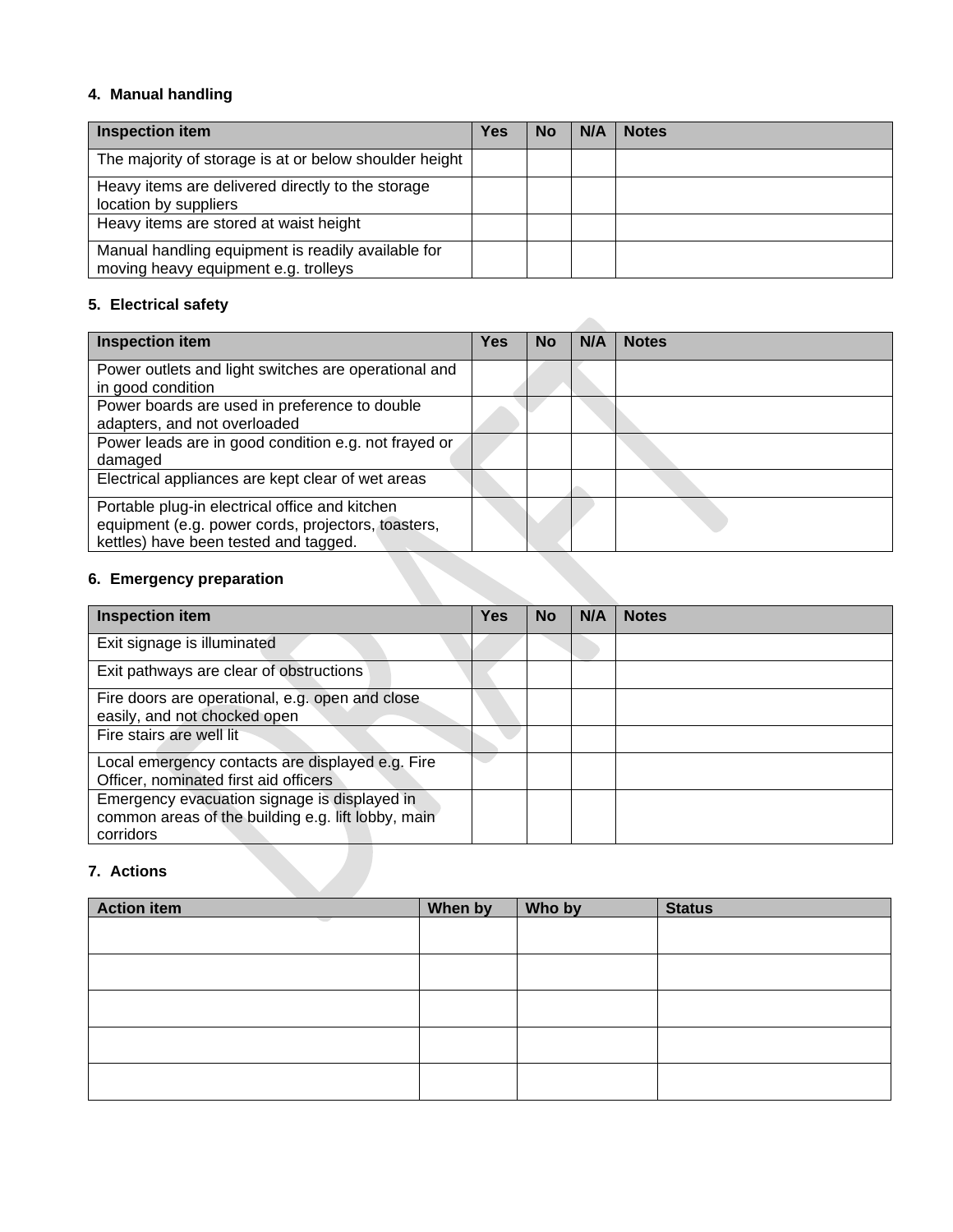## **Safety Training Needs Analysis template**

|                                          |                           | <b>Safety Training</b>       |                             |                            |                                        |                             |                                |                           |                              |                     |                           |                           |                            |                         |                          |                  |              |                       |           |
|------------------------------------------|---------------------------|------------------------------|-----------------------------|----------------------------|----------------------------------------|-----------------------------|--------------------------------|---------------------------|------------------------------|---------------------|---------------------------|---------------------------|----------------------------|-------------------------|--------------------------|------------------|--------------|-----------------------|-----------|
| <b>Staff Category</b>                    | Induction to University   | Local Induction to Workplace | <b>IOSH Managing Safely</b> | <b>IOSH Working Safely</b> | <b>Biosafety and Infection Control</b> | Risk Assessment and Control | Electrical Testing certificate | Self Assessment<br>DSE    | Area Fire Officer and Warden | Gene Technology for | Manual Handling Awareness | Safety in Laboratories    | <b>Risk Management for</b> | <b>Hot Work Permits</b> | Preparing for your audit | Radiation Safety | <b>COSHH</b> | Workplace Inspections | First Aid |
| <b>Academic Staff</b>                    | $\boldsymbol{\mathsf{X}}$ | $\times$                     |                             |                            |                                        |                             |                                | $\mathsf{x}$              |                              |                     |                           |                           |                            |                         |                          |                  |              |                       |           |
|                                          |                           |                              |                             |                            |                                        |                             |                                |                           |                              |                     |                           |                           |                            |                         |                          |                  |              |                       |           |
|                                          |                           |                              |                             |                            |                                        |                             |                                |                           |                              |                     |                           |                           |                            |                         |                          |                  |              |                       |           |
| <b>Technical Staff</b>                   | $\boldsymbol{\mathsf{x}}$ | $\times$                     |                             | $\overline{\mathsf{x}}$    |                                        |                             |                                | $\boldsymbol{\times}$     |                              |                     |                           | $\times$                  |                            |                         |                          |                  |              |                       |           |
|                                          |                           |                              |                             |                            |                                        |                             |                                |                           |                              |                     |                           |                           |                            |                         |                          |                  |              |                       |           |
|                                          |                           |                              |                             |                            |                                        |                             |                                |                           |                              |                     |                           |                           |                            |                         |                          |                  |              |                       |           |
| <b>Administrative/ Secretarial Staff</b> | X                         | $\boldsymbol{\mathsf{X}}$    |                             | $\boldsymbol{X}$           |                                        |                             |                                | $\boldsymbol{\mathsf{x}}$ |                              |                     |                           |                           |                            |                         |                          |                  |              |                       |           |
|                                          |                           |                              |                             |                            |                                        |                             |                                |                           |                              |                     |                           |                           |                            |                         |                          |                  |              |                       |           |
| <b>Short-term Appointments</b>           | $\pmb{\mathsf{X}}$        | $\boldsymbol{\mathsf{X}}$    |                             |                            |                                        |                             |                                | $\overline{\mathbf{x}}$   |                              |                     |                           |                           |                            |                         |                          |                  |              |                       |           |
|                                          |                           |                              |                             |                            |                                        |                             |                                |                           |                              |                     |                           |                           |                            |                         |                          |                  |              |                       |           |
|                                          |                           |                              |                             |                            |                                        |                             |                                |                           |                              |                     |                           |                           |                            |                         |                          |                  |              |                       |           |
| <b>Postgraduates</b>                     | $\boldsymbol{\mathsf{X}}$ |                              |                             | $\mathbf{x}$               |                                        |                             |                                | $\boldsymbol{\mathsf{X}}$ |                              |                     |                           | $\boldsymbol{\mathsf{X}}$ |                            |                         |                          |                  |              |                       |           |
|                                          |                           |                              |                             |                            |                                        |                             |                                |                           |                              |                     |                           |                           |                            |                         |                          |                  |              |                       |           |
|                                          |                           |                              |                             |                            |                                        |                             |                                |                           |                              |                     |                           |                           |                            |                         |                          |                  |              |                       |           |
| <b>Visitors</b>                          |                           |                              |                             |                            |                                        |                             |                                |                           |                              |                     |                           |                           |                            |                         |                          |                  |              |                       |           |
|                                          |                           |                              |                             |                            |                                        |                             |                                |                           |                              |                     |                           |                           |                            |                         |                          |                  |              |                       |           |
|                                          |                           |                              |                             |                            |                                        |                             |                                |                           |                              |                     |                           |                           |                            |                         |                          |                  |              |                       |           |
| <b>Students</b>                          |                           | $\boldsymbol{\mathsf{X}}$    |                             | $\boldsymbol{\mathsf{X}}$  |                                        |                             |                                | $\boldsymbol{\mathsf{X}}$ |                              |                     |                           |                           |                            |                         |                          |                  |              |                       |           |
|                                          |                           |                              |                             |                            |                                        |                             |                                |                           |                              |                     |                           |                           |                            |                         |                          |                  |              |                       |           |